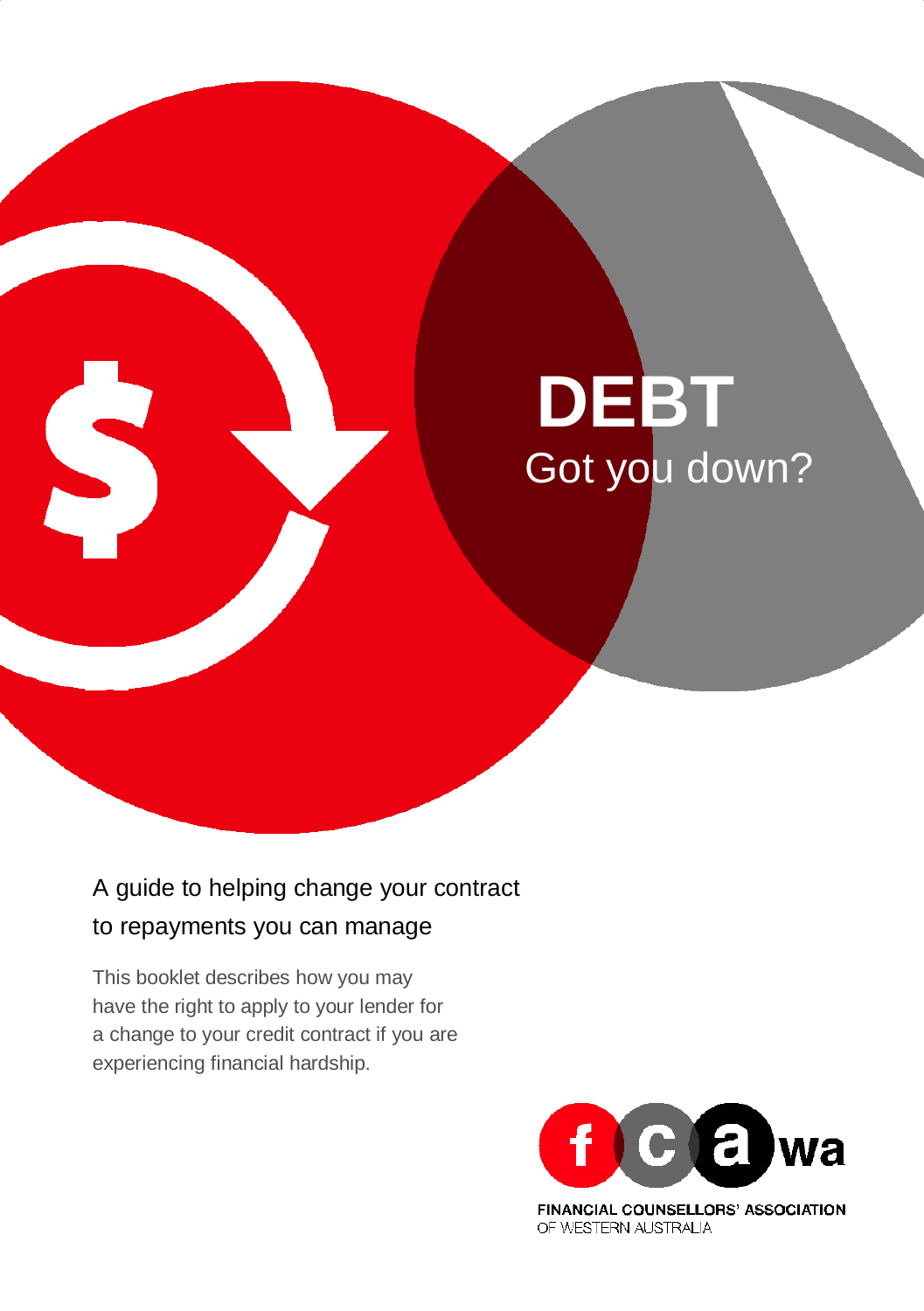

A guide to helping change your contract to repayments you can manage

**The first section of this booklet relates to credit contracts entered on and after 1 July 2010**

**The second section of this booklet relates to credit contracts entered on and after 1 March 2013**

this booklet relates  $\begin{bmatrix} 1 \end{bmatrix}$  this booklet contains to short term and  $\blacksquare$  helpful information medium term lending  $\parallel$  and resources contracts and caps on credit

The third section of  $\blacksquare$  The fourth section of

In this booklet the term 'Financial Counsellors' Association' refers to the Financial Counsellors' Association of Western Australia Inc. This publication is prepared for the purpose of providing general information, and is based upon legislation current at the time of publication in Australia. No person should rely upon it for legal advice for a specific situation, but should seek advice from a qualified professional person. The author and publisher are not responsible for the results of any actions taken on the basis of information in this publication, nor for any error in or omission from this publication, and are not engaged in rendering legal, accounting, professional or other advice or services.

These materials are copyright. Apart from any fair dealing for the purpose of private study, research or as permitted under the Copyright Act, no part may be reproduced or copied in any form or by any means without prior permission.

©2014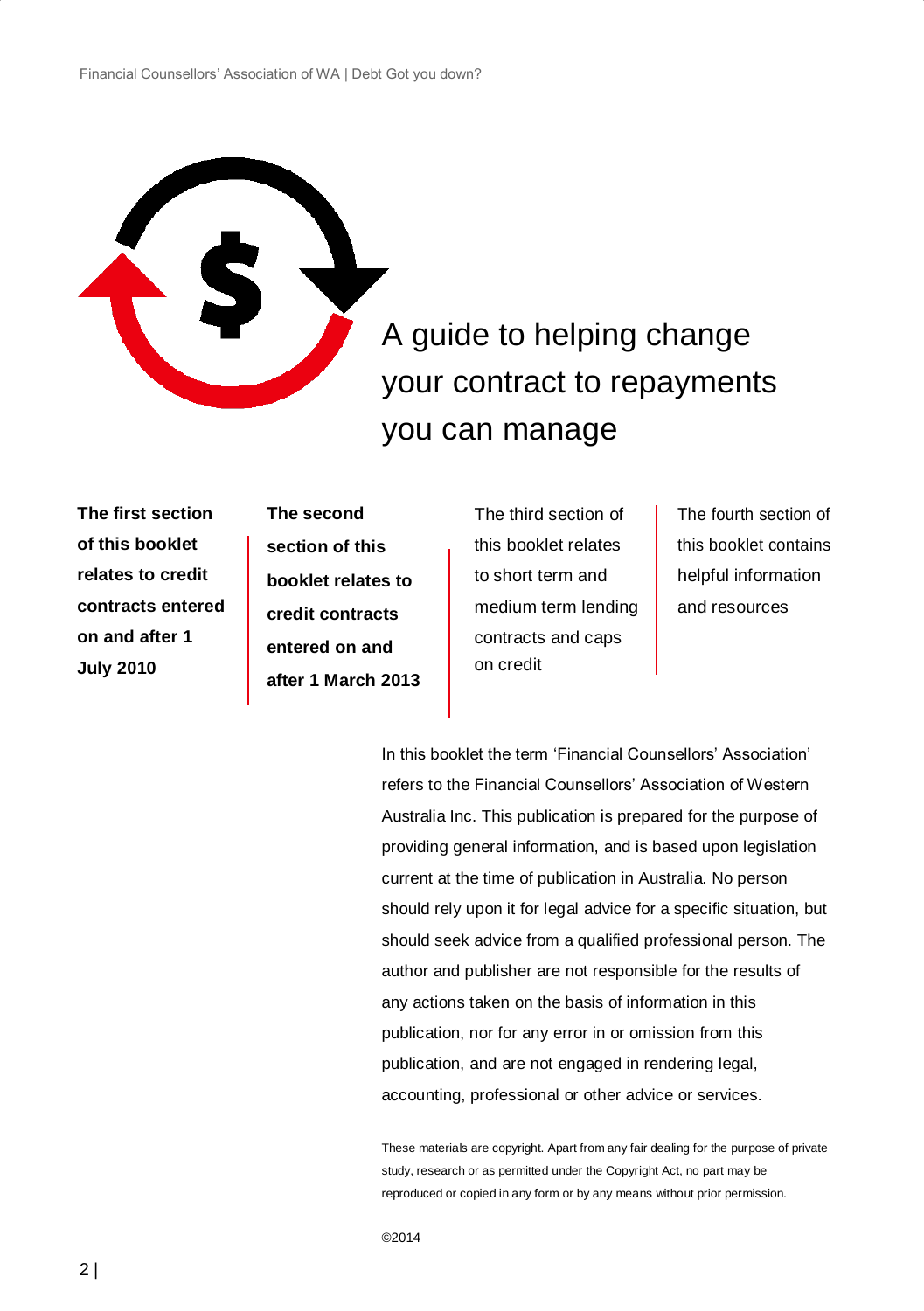## **SECTION**



APPLIES TO CONTRACTS ENTERED INTO ON AND AFTER 1 JULY 2010

## **SECTION**



APPLIES TO CONTRACTS ENTERED INTO ON AND AFTER 1 MARCH 2013

## **SECTION**



APPLIES TO SMALL AND MEDIUM AMOUNT CREDIT CONTRACTS

## **SECTION**



INFORMATION AND RESOURCES

| Ð. | I can't keep up with my repayments, what can I do?    | 4  |
|----|-------------------------------------------------------|----|
| Ы  | What changes can be made to my contract?              | 5  |
|    | How do I apply for a hardship variation?              | 6  |
| я  | What do I put in my letter?                           | 7  |
|    | What if I'm not eligible for a hardship variation?    | 8  |
| я  | My variation was rejected, can I take further action? | g  |
|    | Sample letters                                        | 10 |

|     | Solocan't keep up with my repayments, what can I do?  | 13 |
|-----|-------------------------------------------------------|----|
| o a | What changes can be made to my contract?              | 14 |
|     | How do I apply for a hardship variation?              | 15 |
| Ð   | What if I'm not eligible for a hardship variation?    | 16 |
|     | My variation was rejected, can I take further action? | 17 |
|     | Sample letter                                         | 18 |

Small Amount Credit Contracts 19 **Caps on the cost of credit 20 and 20 and 20 and 20 and 20 and 20 and 20 and 20 and 20 and 20 and 20 and 20 and 20 and 20 and 20 and 20 and 20 and 20 and 20 and 20 and 20 and 20 and 20 and 20 and 20 and 20 and 20 and 20 an Medium Amount Credit Contracts** 20

Where can I go to get more information? 21 Where can I go to get help? 21 What about External Dispute Resolution? 22 **Income and Expenditure Statement** 23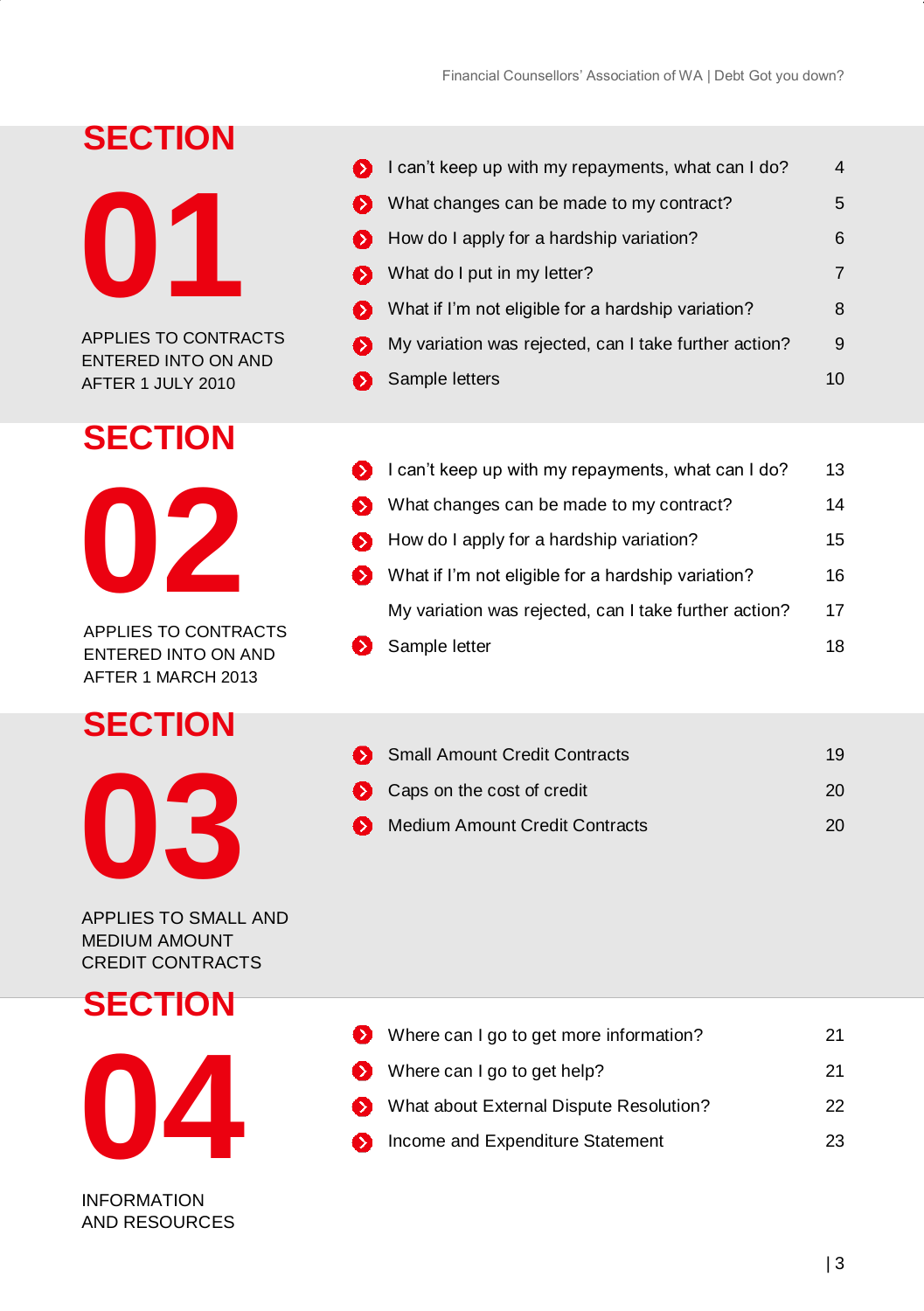



### **APPLIES TO CONTRACTS ENTERED INTO ON AND AFTER 1 JULY 2010**

**If you are eligible you could change your contract to make it easier to pay or to stop payments for a short time.**

#### **Eligibility:**

- ❸ A change in your circumstances since you first signed the contract. For example, you may be sick or unemployed
- ❸ You reasonably expect to be able to make payments again if your contract is changed
- $\bullet$ The amount you borrowed isn't greater than \$500,000
- $\bullet$ The credit is mainly for personal, domestic or household purposes, or in relation to residential property for investment purposes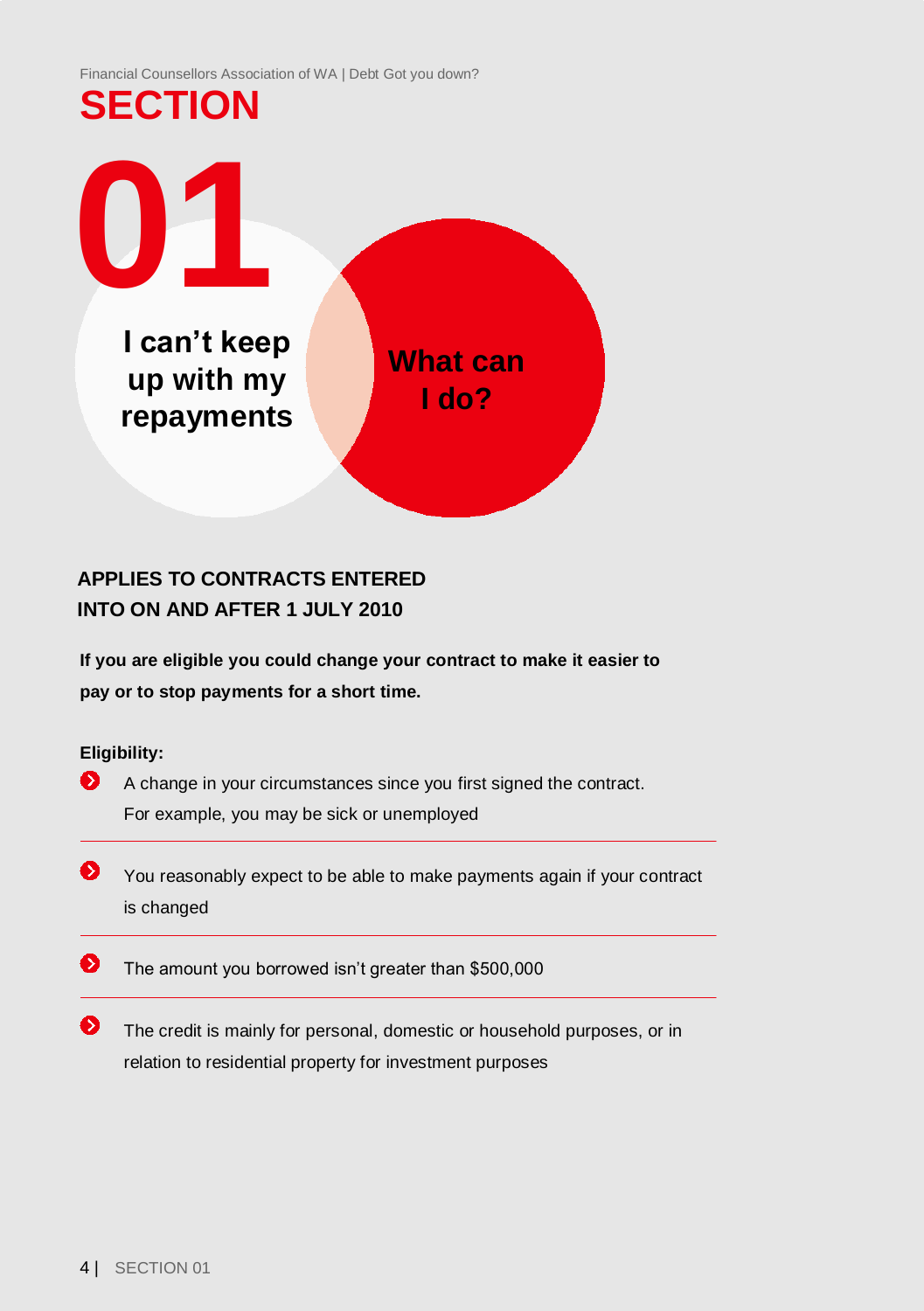### **What changes can be made to my contract?**

Under Section 72 of the National Credit Code you can apply to your lender to change your contract. This is called a Hardship Variation.

#### **Types of changes are:**

- Extend the length of your contract and reduce the amount you usually pay (e.g. your contract is 3 months longer and you now pay \$80 per fortnight instead of \$100)
- **Postpone payments for a set period of time, and** catch up at an agreed time (e.g. you don't make payments for 2 months and double your payments to catch up at the end of the 2 months)
- Postpone payments for a set amount of time and extend your contract (e.g. you miss 3 months of payments and you extend your contract for 3 months)

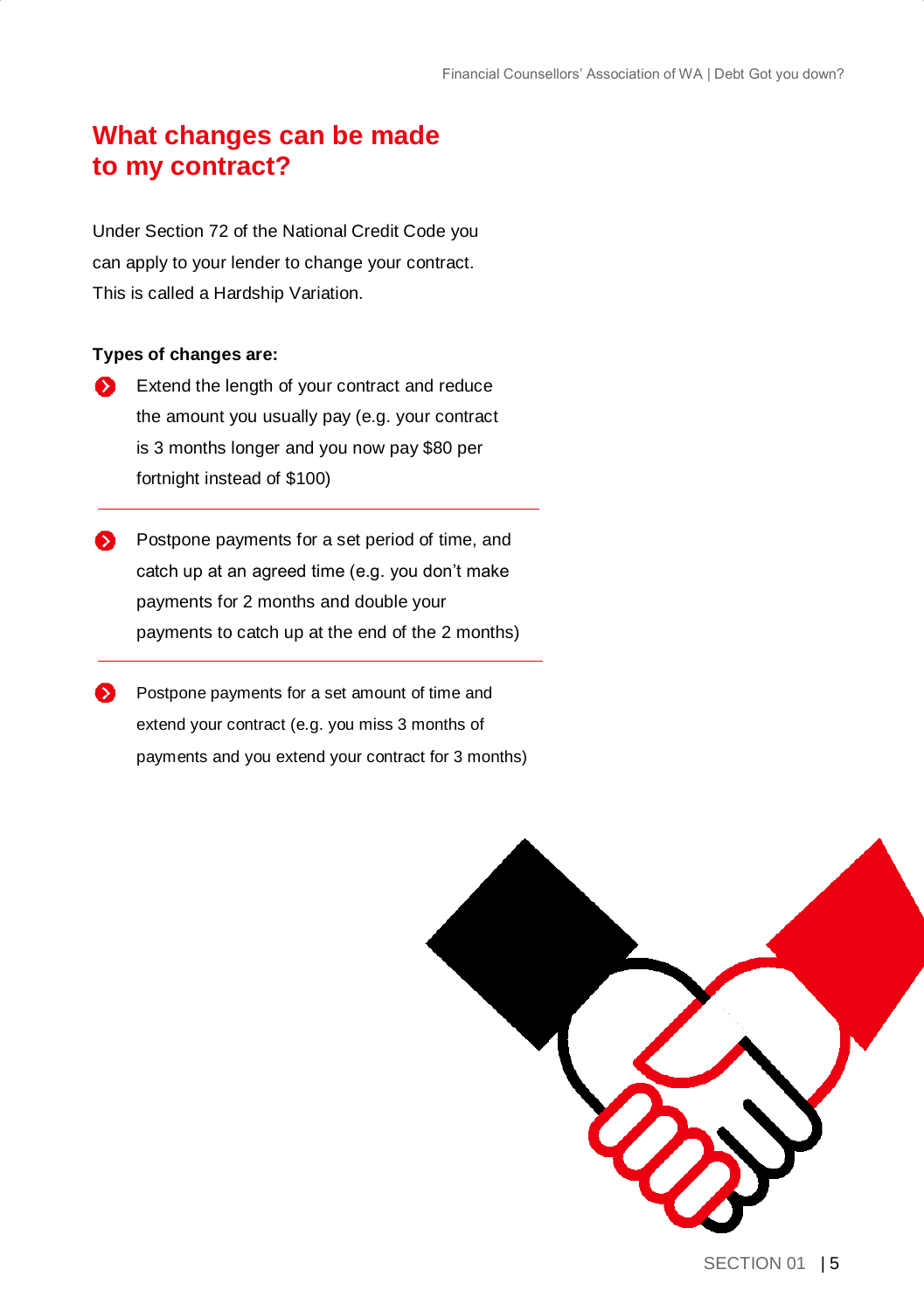### **How do I apply for a hardship variation?**

Applying for a hardship variation is best done by letter and sent via registered post (keep copies of all letters sent and your registered post receipt). This will help if you need to take the matter further at a later date. Some advantages to writing rather than phoning your lender are:

- You have proof of contact with your lender and 3 any vital documents to help support your request
- You avoid a potentially distressing conversation Ω
- You avoid being pressured into agreeing to N solutions you cannot maintain
- Ð It can be beneficial to phone your lender to let them know you intend to apply for a variation in writing. They may have forms for you to complete, and it also alerts them to your intentions – which may stop them commencing legal action

6 | SECTION 01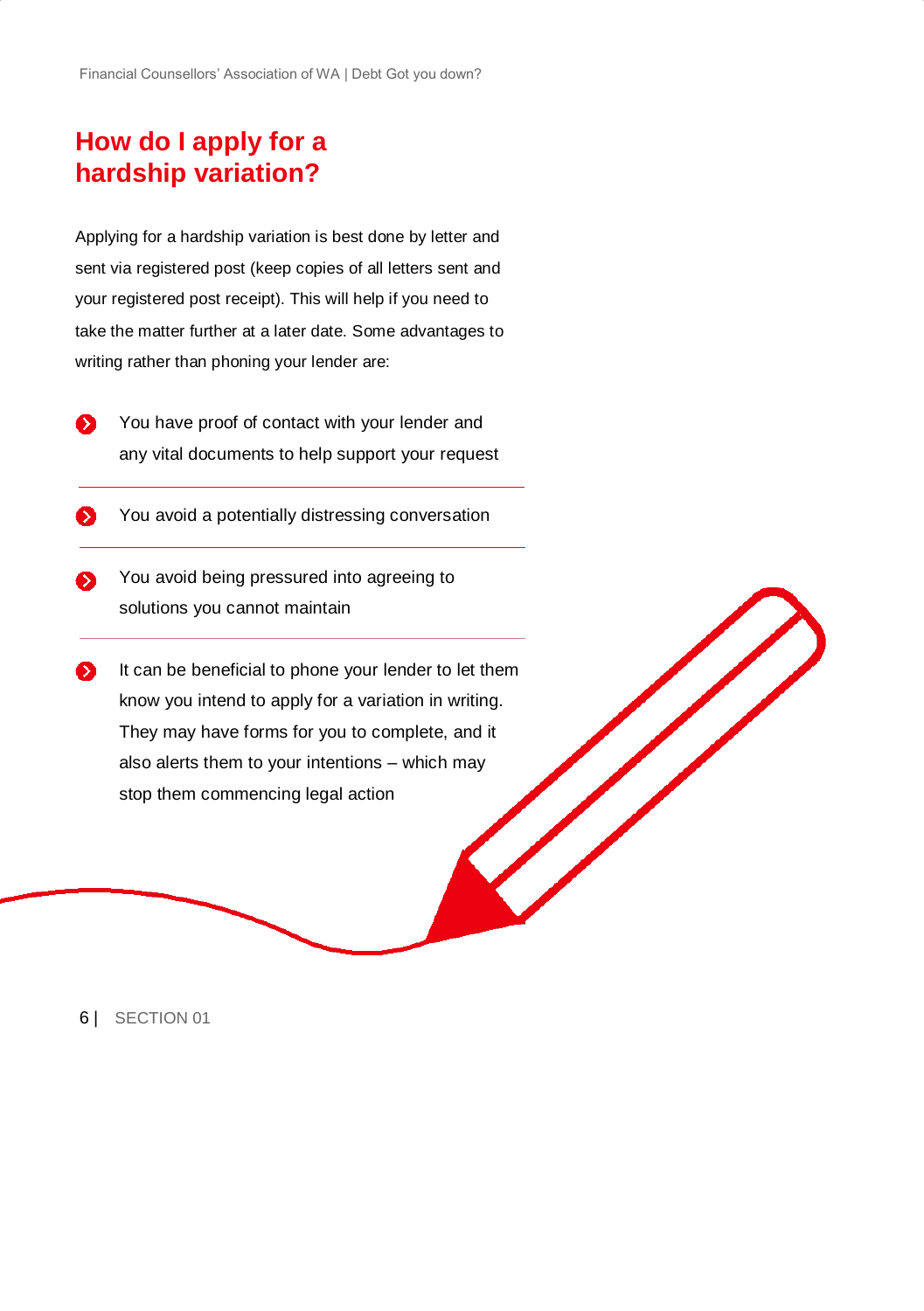

### **What do I put in my letter?**

#### **When applying for a hardship variation by letter, you will need to:**

- $\bullet$ Provide loan contract and or account numbers
- Outline the change in your circumstances and how it is causing you hardship
- Make reference to Section 72 of the Code (see 'sample letters') ๑
- ◙ Specify which of the three changes to your contract you are requesting
- Ω. Make a realistic offer - only offer repayments you can afford
- Include an 'Income and Expenditure' statement (sample found at the end of this book) ß.
- State if the matter is urgent and request an urgent decision if you are worried 6 about your goods being repossessed
- Include copies of supporting documents e.g. medical or work separation A certificate; receipts for unforeseen expenses
- Set a 21 day deadline for your lender to respond by. The Code requires that your lender must reply within this time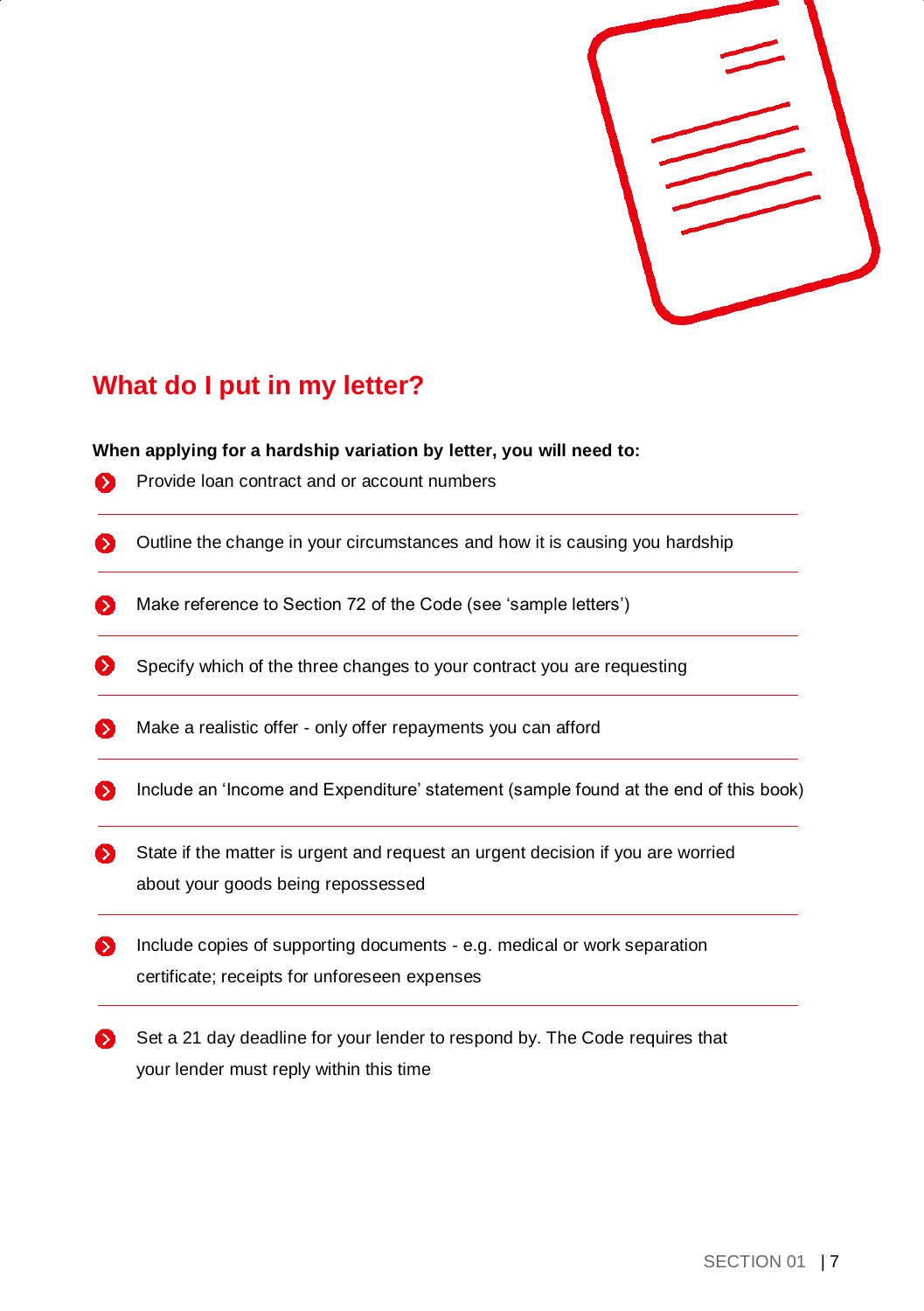### **What if I'm not eligible for a hardship variation?**

If your loan is for a business purpose, it is not covered by the National Credit Code. However, you can still raise hardship difficulties with your lender. See IDR and EDR in the next section.

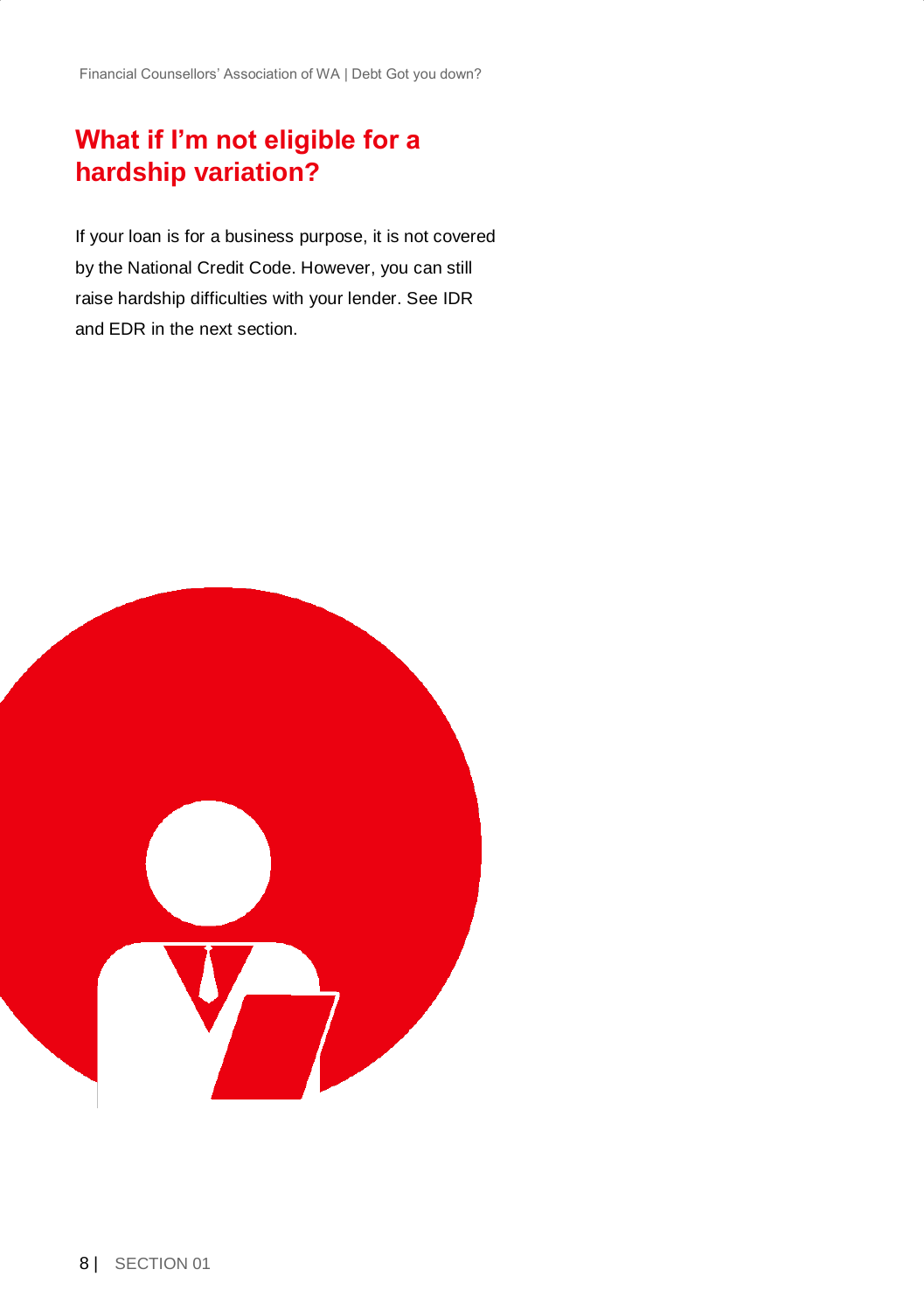### **My variation was rejected, can I take further action?**

If you have sent a letter to the lender, but you have not gotten a satisfactory response, or if the situation is very urgent, you may need to use IDR and EDR.

#### **IDR – Internal Dispute Resolution**

This is a formal way of making a complaint to a lender. You can find the IDR section of a lender by putting the word 'complaint' into the search field of their website. All financial service providers in Australia must have an IDR section.

#### **EDR – External Dispute Resolution**

The Australian Financial Complaints authority (AFCA) is a free, fair and independent dispute resolution scheme. They consider complaints about financial products and services. AFCA's service is offered as an alternative to tribunals and courts to resolve complaints consumers and small businesses have with their financial firms.

#### **Using IDR and EDR**

In a normal situation, if you send a letter requesting a change to your credit contract and you do not get a satisfactory answer, you can make a complaint to the lenders IDR section. If the IDR response is unsatisfactory, you can then lodge a dispute with AFCA 1800 931 678 0r [www.afca.org.au.](http://www.afca.org.au/) If the situation is urgent, for example, if the lender has threatened repossession or has begun legal proceedings against you, you can go straight to EDR.

- You may contact AFCA whether legal proceedings have commenced or not
- A dispute must be lodged with the lender's EDR scheme *before* judgement has been entered
- EDR is free for consumers. The lender cannot normally begin legal proceedings after you have lodged a dispute. If the lender began legal proceedings before the dispute was lodged, it also cannot continue legal proceedings, with some minor exceptions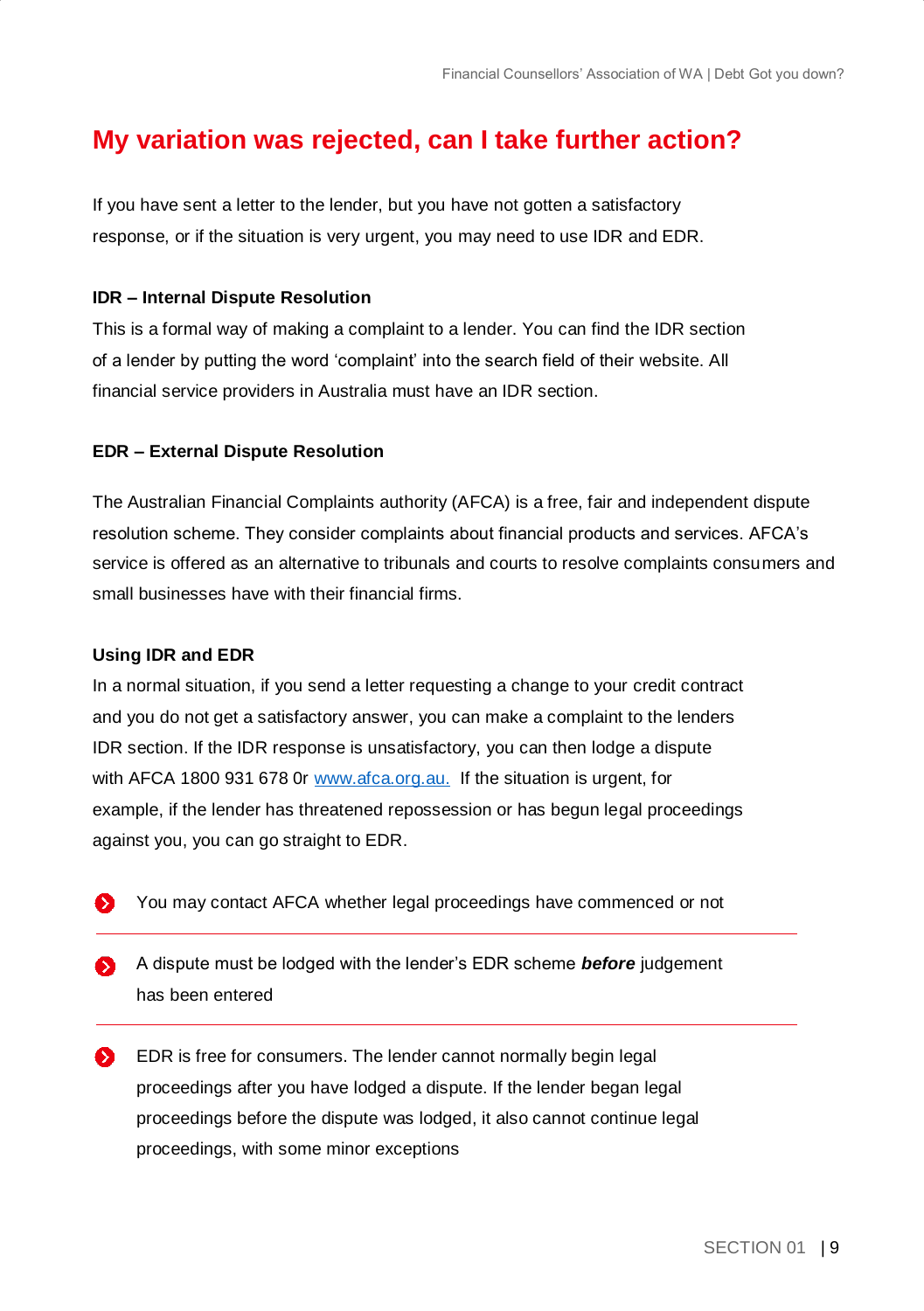### **Sample letter 1 - Reduced Payment Arrangement**

*Lender's Company Name [Your address] Lender's Company Address Date*

Dear Sir/Madam

Re: *Your name, loan contract and/or account number* Request for a hardship variation

I am writing to advise you of a change in my circumstances that is causing financial hardship and to request a hardship variation to my contract under Section 72 of the National Credit Code.

*[Outline what unforeseen circumstances have changed for you – e.g. injury, separation, unemployment...]*

Due to these circumstances I am requesting a variation that reduces my loan repayments from \$.... *(insert amount)* per fortnight to \$... *(insert amount)* until the loan is repaid. I understand that the term of my loan will be longer because of this.

I have enclosed copies of *(e.g. medical certificate, employment separation certificate, whatever is relevant to your situation)* as evidence of my current circumstances. I have also enclosed an income and expenditure statement *(sample found at the end of this booklet).*

Please advise me of the total cost of the change to my contract. If I do not receive a written response within 21 days, or if you refuse my request but don't provide reasonable grounds, I will take this matter further with your IDR section. Thank you for considering my application.

Yours sincerely *[Your Signature] [Your Name]*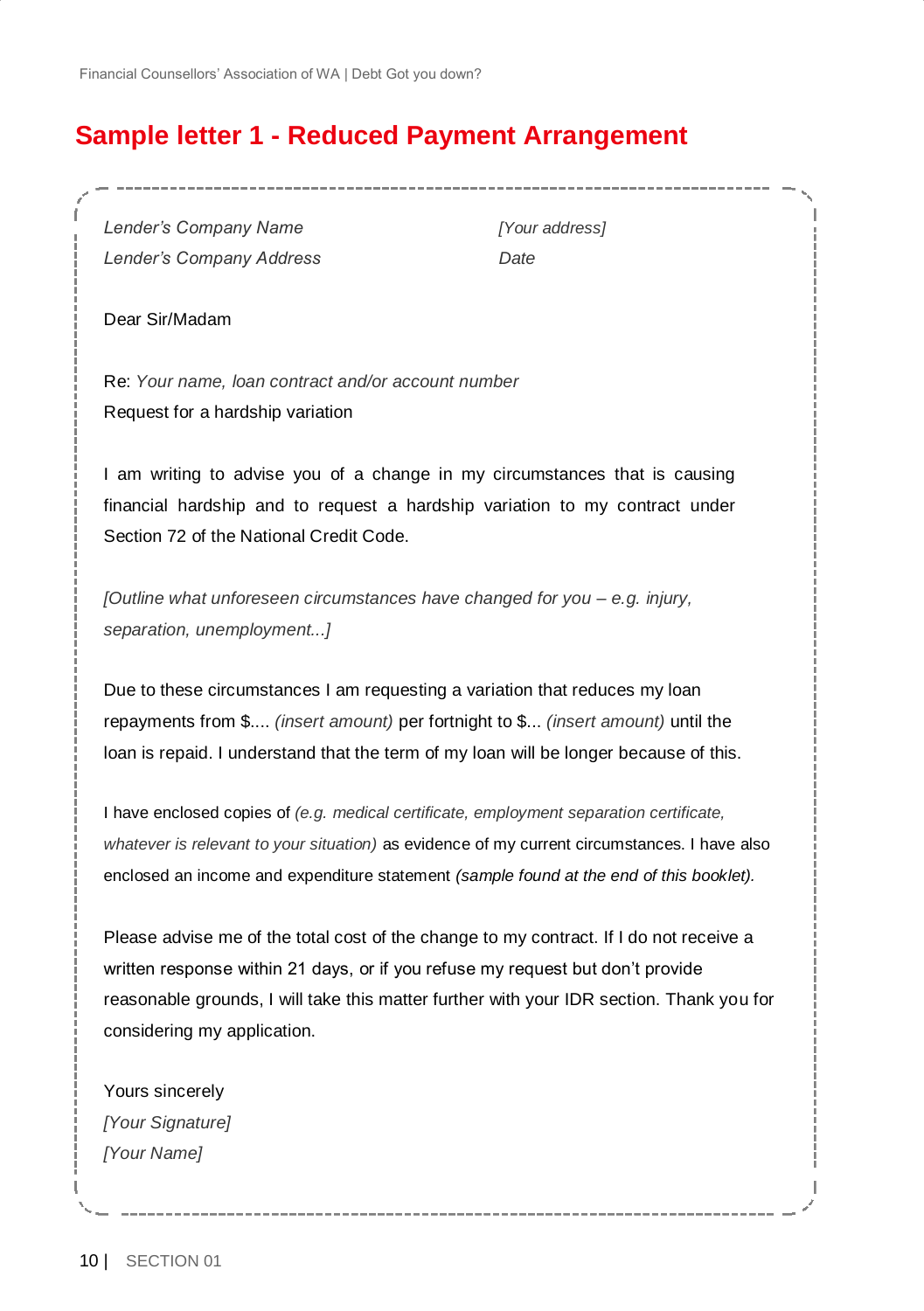### **Sample letter 2 - Moratorium - Postpone Payments**

----------------

*Lender's Company Name [Your address] Lender's Company Address Date*

Dear Sir/Madam

Re: *Your name, loan contract and/or account number* Request for a hardship variation

I am writing to advise you of a change in my circumstances that is causing financial hardship, and to request a hardship variation to my contract under Section 72 of the National Credit Code.

*[Outline what unforeseen circumstances have changed for you – e.g. injury, separation, unemployment...]*

Due to these circumstances I am requesting a variation that will postpone my loan repayments for a period of *(insert amount e.g. 3)* months. At the end of this time I will be able to double my repayments and catch up without requiring the term of the loan to be extended.

I have enclosed copies of *(e.g. medical certificate, employment separation certificate, whatever is relevant to your situation)* as evidence of my current circumstances. I have also enclosed an income and expenditure statement *(sample found at the end of this booklet)*.

Please advise me of the total cost of the change to my contract. If I do not receive a written response within 21 days, or if you refuse my request but don't provide reasonable grounds, I will take this matter further with your IDR section. Thank you for considering my application.

Yours sincerely *[Your Signature] [Your Name]*

SECTION 01 | 11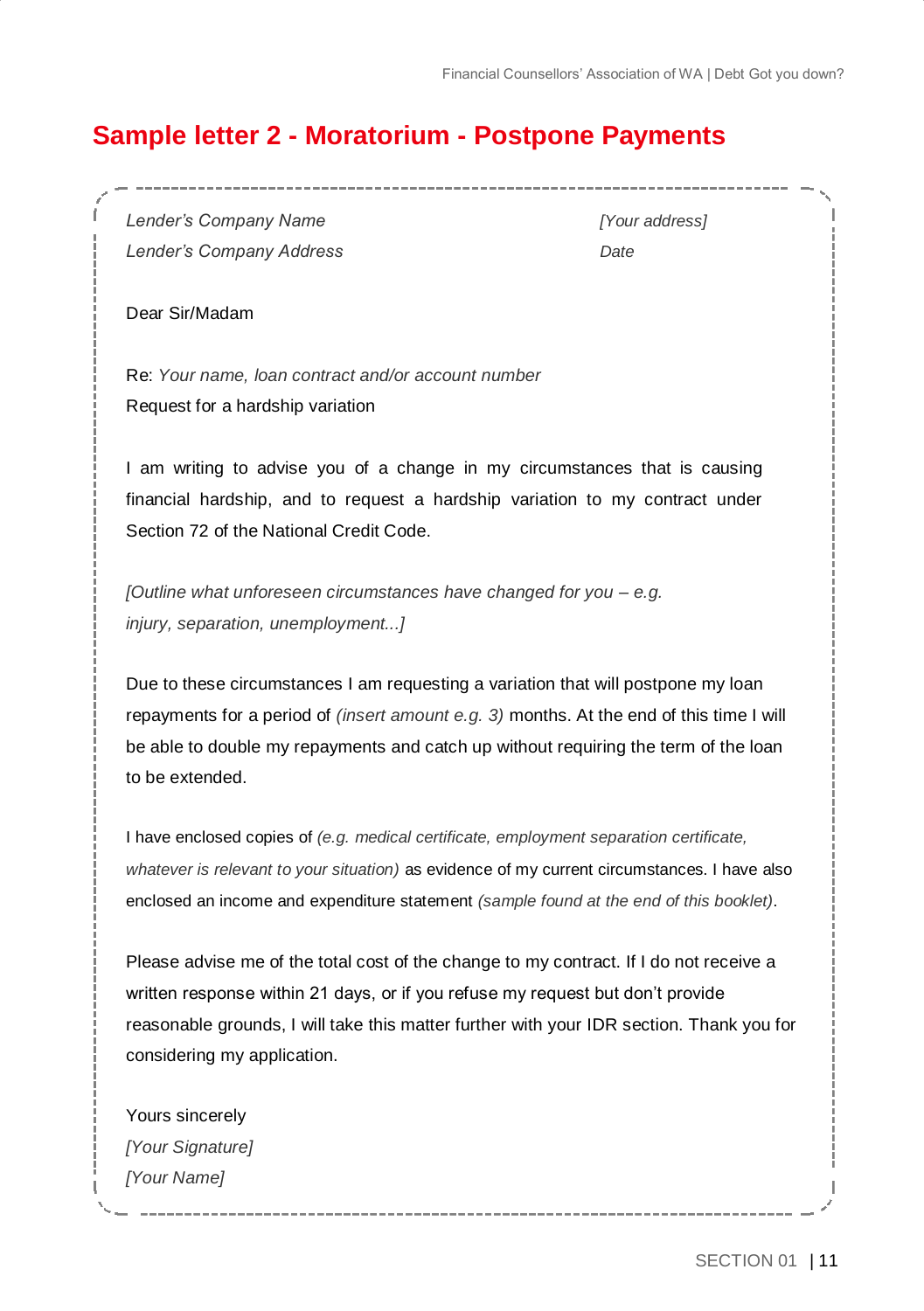### **Sample letter 3 - Postpone Payments and Extend Contract**

-----------------

*Lender's Company Name [Your address] Lender's Company Address Date*

Dear Sir/Madam

Re: *Your name, loan contract and/or account number* Request for a hardship variation

I am writing to advise you of a change in my circumstances that is causing financial hardship, and to request a hardship variation to my contract under Section 72 of the National Credit Code.

*[Outline what unforeseen circumstances have changed for you – e.g. injury, separation, unemployment...]*

Due to these circumstances I am requesting a variation that will postpone my loan repayments for a period of (insert amount, e.g. 3 months), and for the term of the loan to be extended accordingly.

I have enclosed copies of *(e.g. medical certificate, employment separation certificate, whatever is relevant to your situation)* as evidence of my current circumstances. I have also enclosed an income and expenditure statement *(sample found at the end of this booklet)*.

Please advise me of the total cost of the change to my contract. If I do not receive a written response within 21 days, or if you refuse my request but don't provide reasonable grounds, I will take this matter further with your IDR section. Thank you for considering my application.

Yours sincerely *[Your Signature] [Your Name]*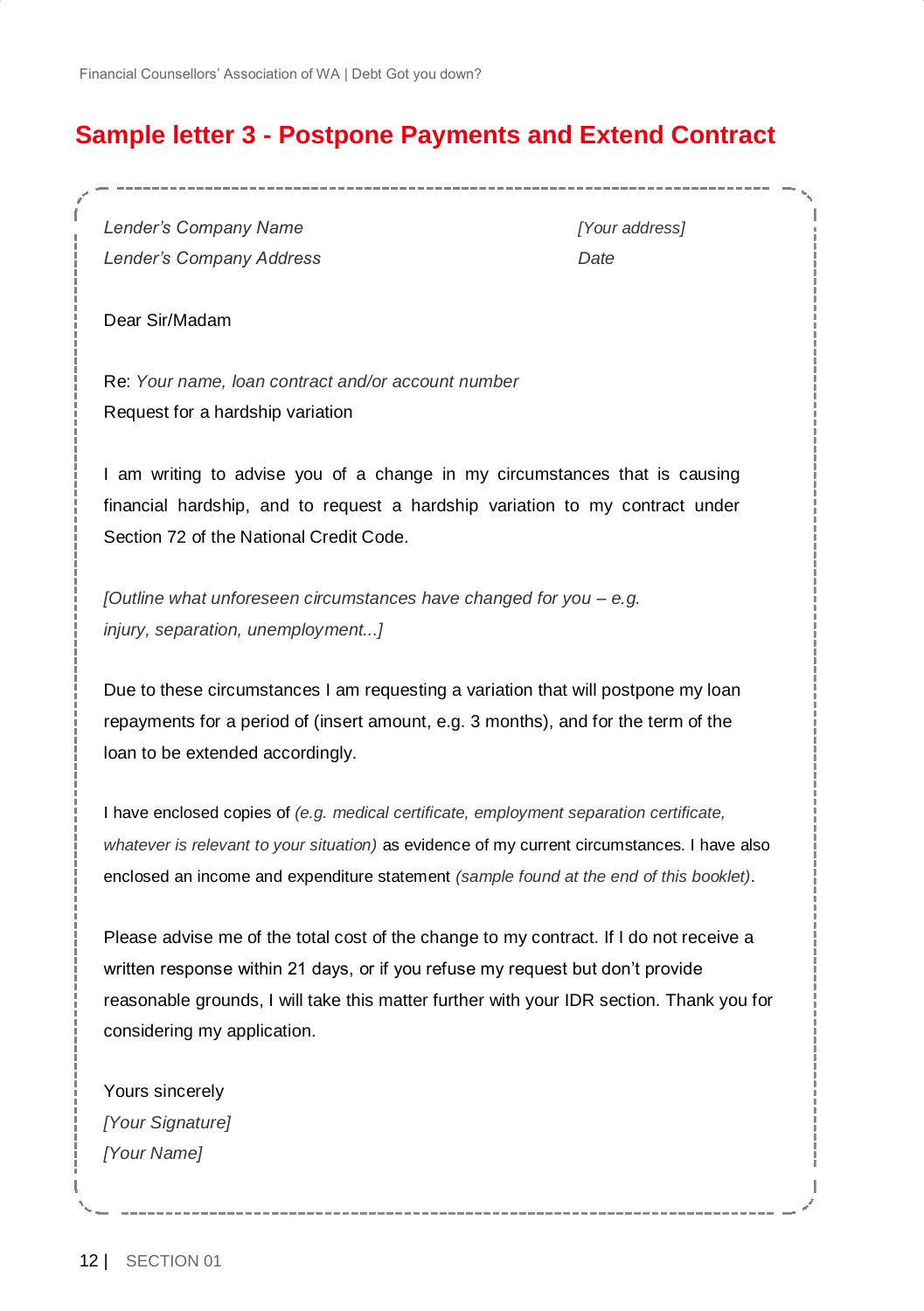

### **APPLIES TO CONTRACTS ENTERED INTO ON AND AFTER 1 MARCH 2013**

**If you are eligible you could change your contract to make it easier to pay or to stop payments for a short time.**

#### **Eligibility:**

- ❸ If your contract is covered by the National Credit Code you can apply for a hardship variation if you consider you will be unable to meet your obligations.
- There are no longer specific ways in which a contract can be varied. A contract can be varied in any way, provided there is a good reason for varying it, and the lender will be paid back in a reasonable time. There is no dollar limit for hardship applications for contracts entered on and after 1 March 2013.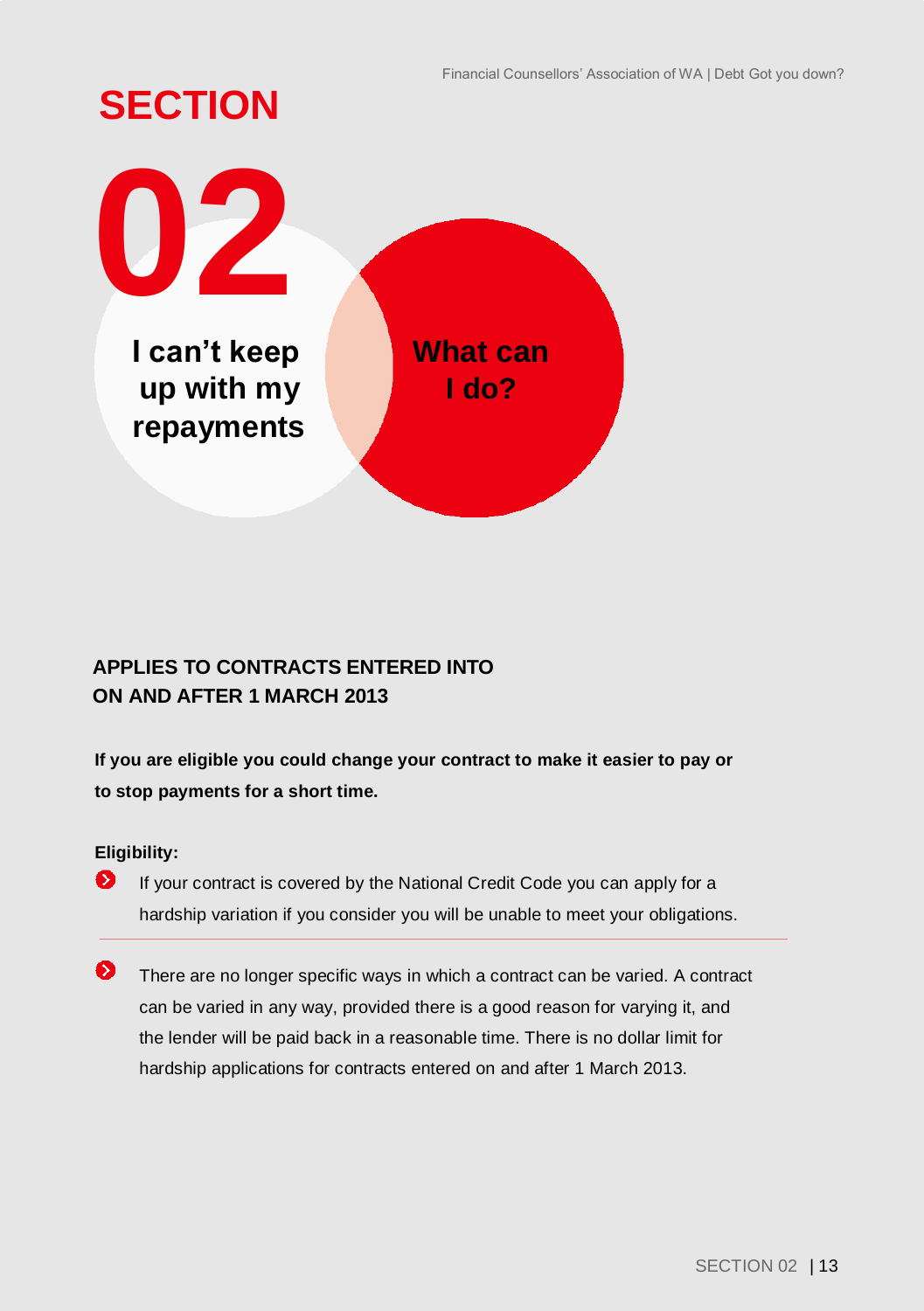### **What changes can be made to my contract?**

**You can request that your contract be varied in any number of ways; you are not restricted in the same way as contracts entered into prior to 1 March 2013.**

You may wish to apply for a hardship variation using one of the examples below, or a combination of the examples below. These are not your only options for a variation and any reasonable offer should be considered by your lending institution.

- Extend the length of your contract and reduce the Ω amount you usually pay (e.g. your contract is 3 months longer and you now pay \$80 per fortnight instead of \$100)
- **Postpone payments for a set period of time, and** catch up at an agreed time (e.g. you don't make payments for 2 months and double your payments to catch up at the end of the 2 months)
- 61 Postpone payments for a set amount of time and extend your contract (e.g. you miss 3 months of payments and you extend your contract for 3 months)
- N A combination of some or all of the above
- Any other reasonable offer provided that the Ω lender will be repaid in a reasonable time

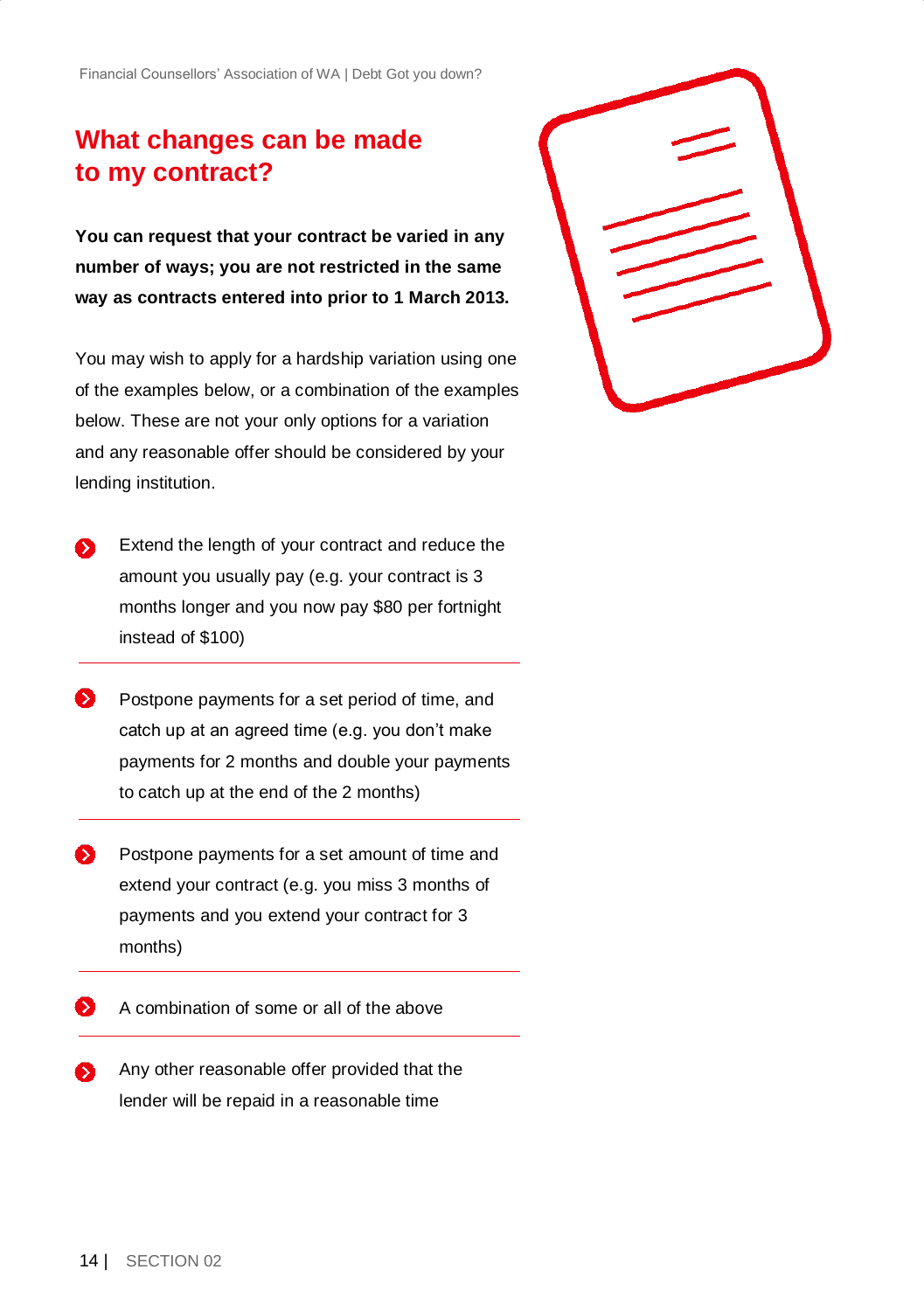### **How do I apply for a hardship variation?**

**You may give your lender notice (a hardship notice), orally or in writing, of your inability to meet the obligations.**

If you apply for a hardship variation orally, it is advisable to then follow that up in writing. Send the letter via registered post and keep a copy of the letter you sent along with your registered post receipt. This will help if you need to take the matter further at a later date.

#### **The advantages to following up your call in writing are:**

- You have proof of contact with your lender ๑
- You have the date and time you called and the name of the person you spoke with when giving your hardship notice verbally over the phone
- You can also supply additional information that was requested during the call

### **If applying for a hardship variation over the phone make a note of the following details before making the call:**

- Your loan and/or account numbers Ω
- ๑ Outline the change in your circumstances and how it is causing you hardship
- Make reference to Section 72 of the Code "I am requesting a hardship variation ๑ to my contract under Section 72 of the National Credit Code"
- 61 Specify the changes to your contract you are requesting
- Make a realistic offer only offer repayments you can afford
- If you do follow up your call with a letter, the above information should also Ω be included along with any additional information that may have been requested or discussed during your call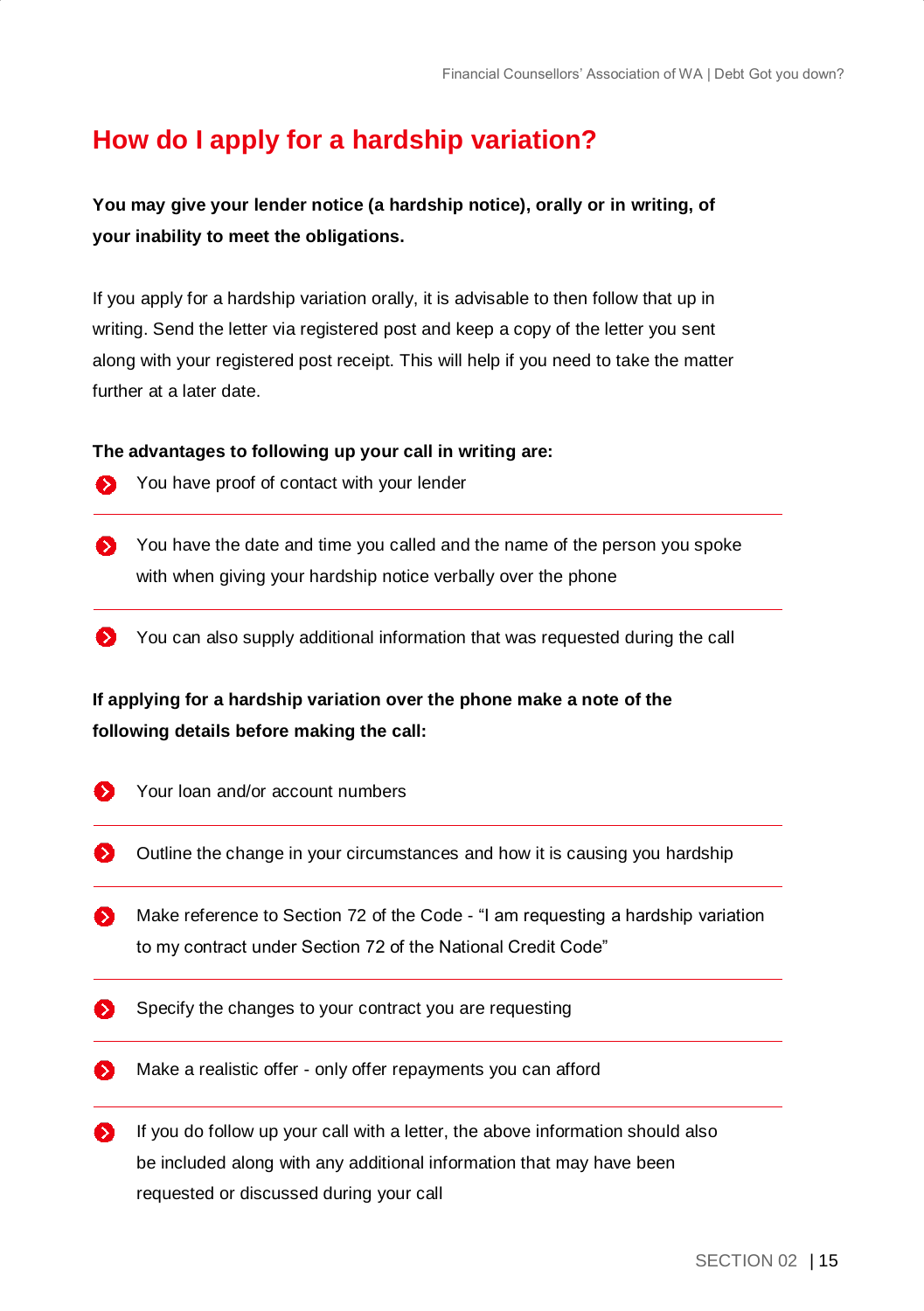### **What if I'm not eligible for a hardship variation?**

- ൈ If you are dealing with a bank, you can rely on Clause 25.2 of the Code of Banking Practice. This requires the bank to work with you to try to overcome your financial difficulty
- If you don't meet the eligibility criteria you are still M able to negotiate with your lender
- Ω Although you won't have the backing of the National Credit Code your lender may still agree to change your contract or give you some extra time to pay
- ß You can use the sample letter as a guide, BUT leave out the parts in italics that refer to hardship variations and Section 72
- Ы Financial counsellors are free, independent and able to assist with negotiating on your behalf with the lender

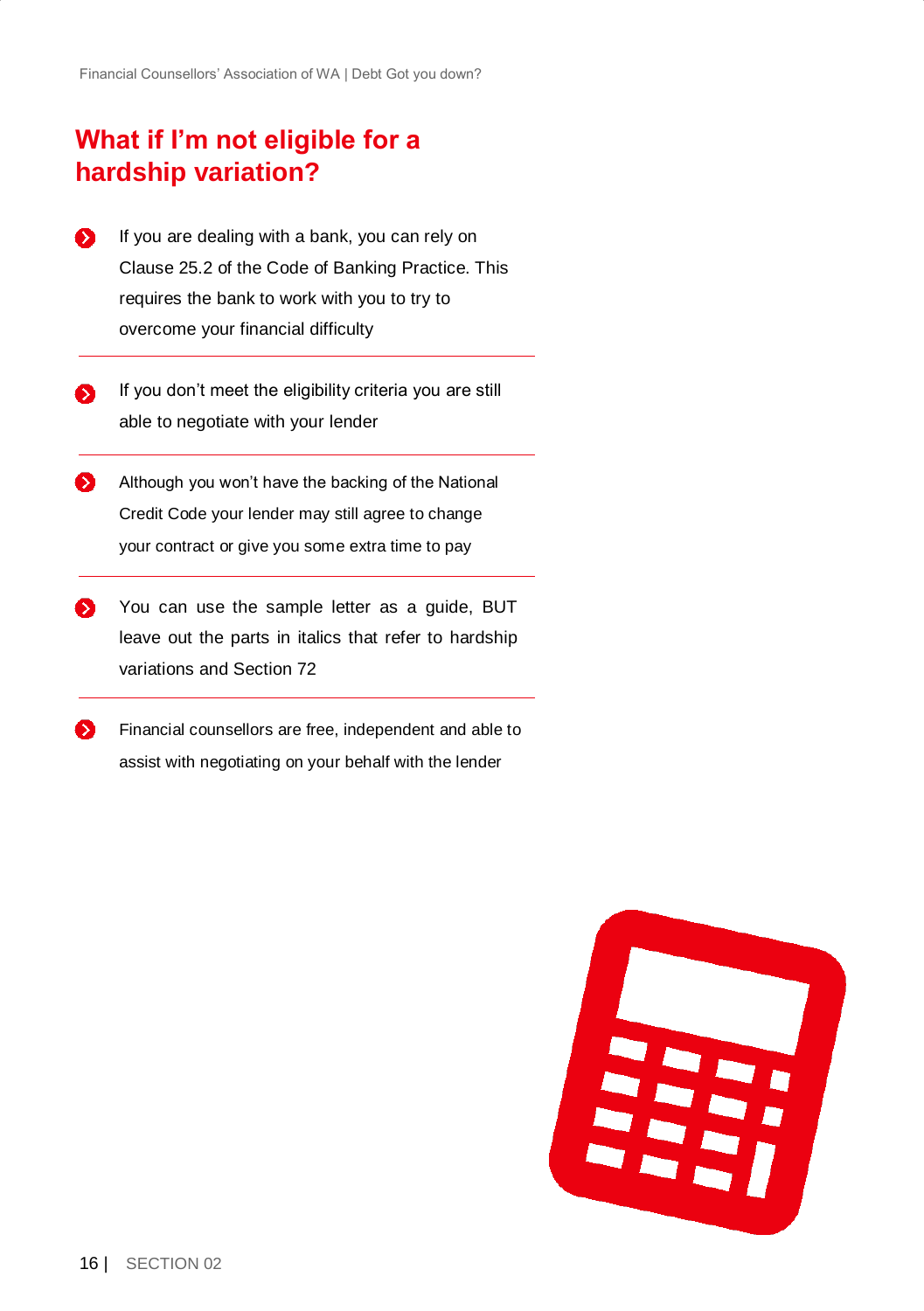### **My variation was rejected, can I take further action?**

If you have sent a letter to the lender, but you have not gotten a satisfactory response, or if the situation is very urgent, you may need to use IDR and EDR.

#### **IDR – Internal Dispute Resolution**

This is a formal way of making a complaint to a lender. You can find the IDR section of a lender by putting the word 'complaint' into the search field of their website. All financial service providers in Australia must have an IDR section.

#### **EDR – External Dispute Resolution**

(AFCA) The Australian Financial complaints Authority is a free, fair and independent dispute resolution scheme. They consider complaints about financial products and services. AFCA's service is offered as an alternative to tribunals and courts to resolve complaints consumers and small business have with their financial firms/ lenders.

#### **Using IDR and EDR**

In a normal situation, if you send a letter requesting a change to your credit contract and you do not get a satisfactory answer, you can make a complaint to the lenders IDR section. If the IDR response is unsatisfactory, you can then lodge a dispute with the EDR scheme, AFCA. If the situation is urgent, for example, if the lender has threatened repossession or has begun legal proceedings against you, you can go straight to EDR.

- You may contact the AFCA whether legal proceedings have commenced or Ω not 1800 931 678 or www.afca.org.au
- A dispute must be lodged with AFCA *before* judgement has been entered
- EDR is free for consumers. The lender cannot normally begin legal proceedings after you have lodged a dispute. If the lender began legal proceedings before the dispute was lodged, it also cannot continue legal proceedings, with some minor exceptions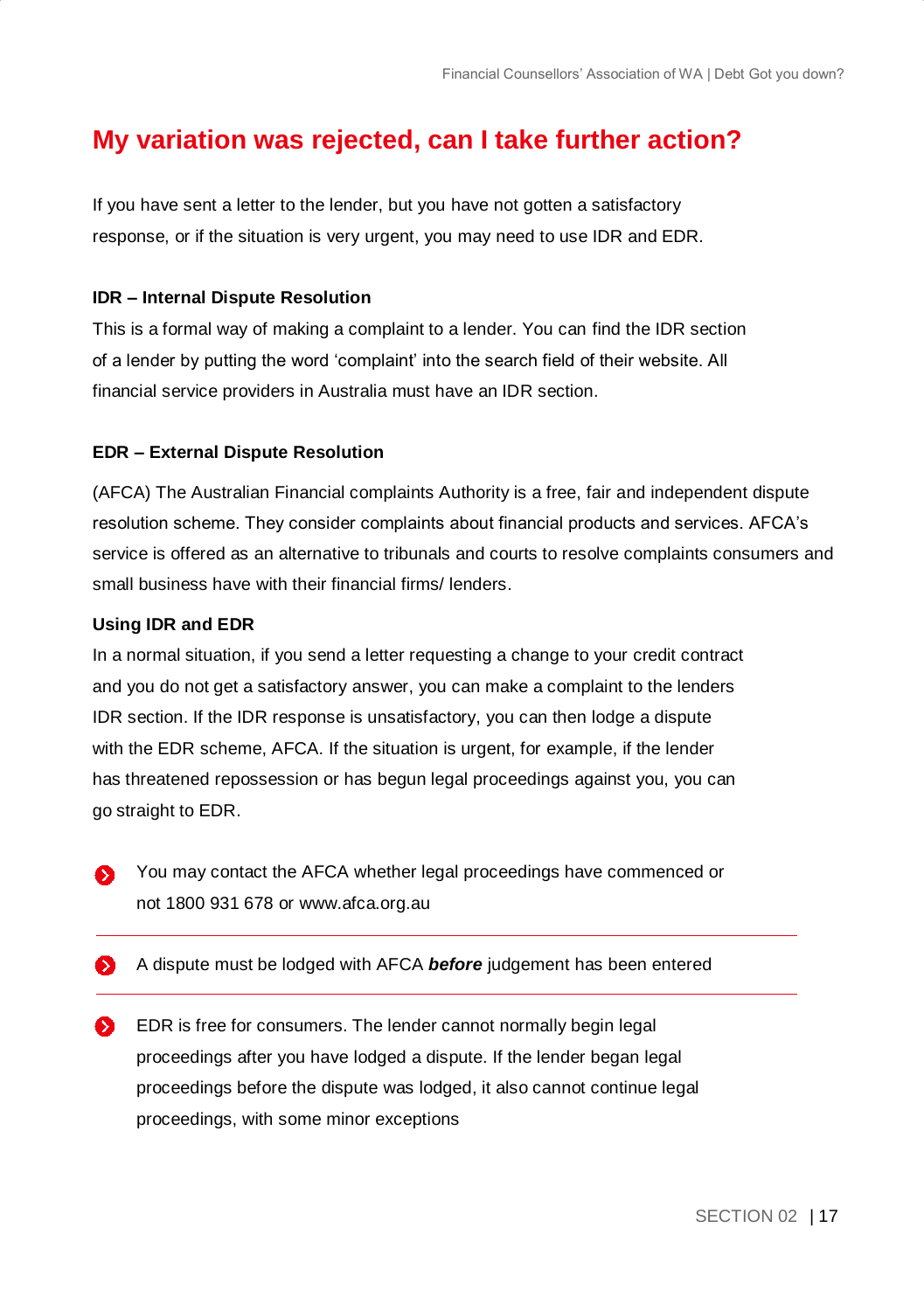### **Sample letter - Postpone Payments and Extend Contract**

*Lender's Company Name [Your Address] Lender's Company Address Date*

Dear Sir/Madam Re: *[Your name, loan contract and/or account number]* Request for a hardship variation

I am writing to advise that I am unable to meet my obligations and am requesting a hardship variation to my contract under Section 72 of the National Credit Code.

As I explained to *[name of the person you spoke to] on [date that you called] my circumstances have changed. [Outline what unforeseen circumstances have changed for you – e.g. injury, separation, unemployment...]*

Due to these circumstances I am requesting a variation that will [insert your request here, e.g. postpone my loan repayments for a period of *X* month's term of the loan to be extended accordingly.]

I have enclosed copies of *[e.g. medical certificate, employment separation certificate, whatever is relevant to your situation]* as evidence of my current circumstances. I have also enclosed an income and expenditure statement. *(sample found at the end of this booklet)*.

Please advise me of the total cost of the change to my contract. If I do not receive a written response within 21 days, or if you refuse my request but don't provide reasonable grounds, I will take this matter further with your IDR section and EDR if necessary.

Thank you for considering my application.

*[Your Signature] [Your Name]*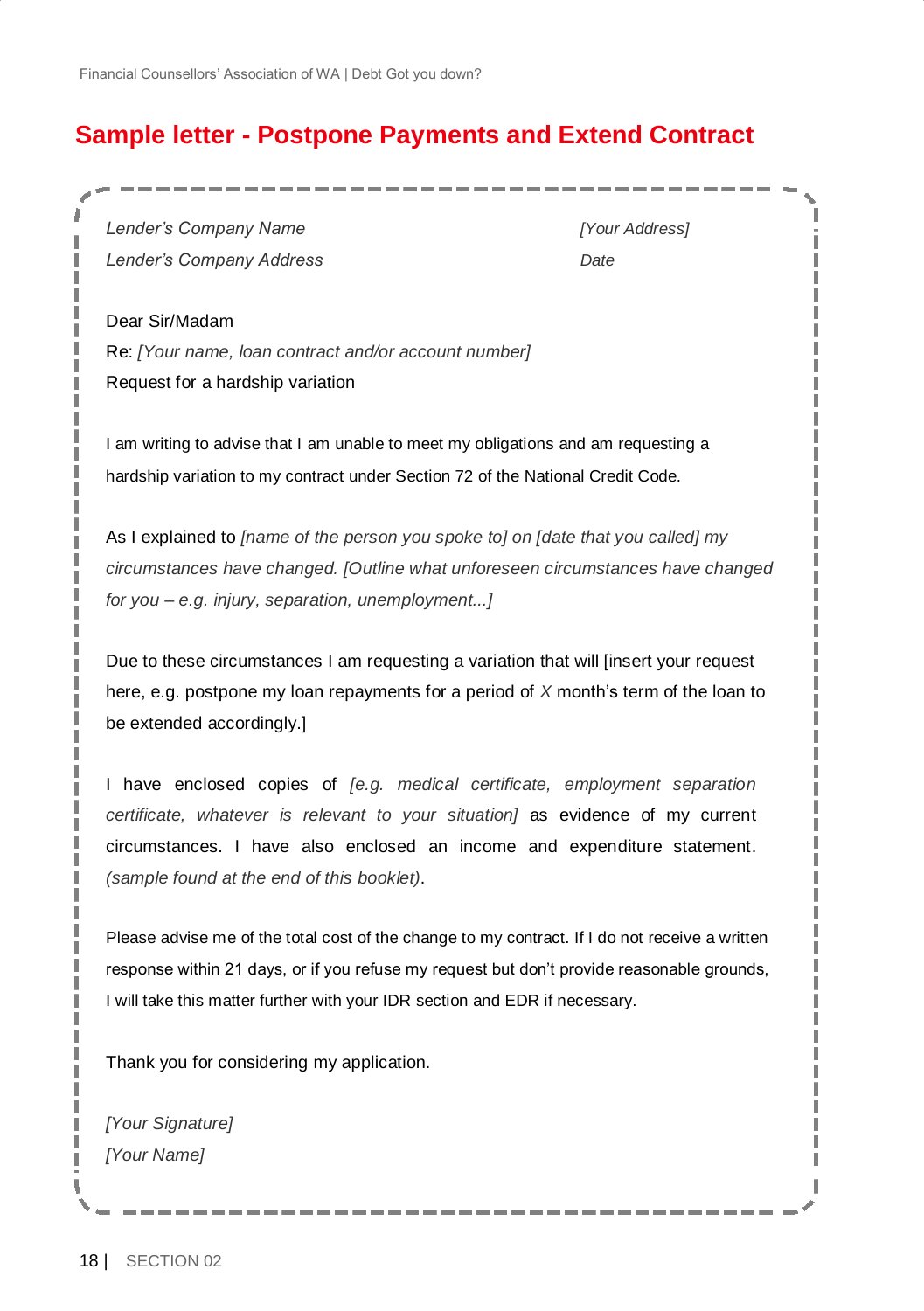

#### **APPLIES TO NON-BANK LENDERS**

#### **A Small Amount Credit Contract (SACC) is:**

- ◙ a contract which is not a continuing credit contract,
- െ and the lender is not a bank, and
- െ the credit limit is \$2,000.00 or less, and
- Ø. the term of the contract is at least 16 days but no longer than 1 year,
- െ and the borrower's obligations are not secured

For contracts entered into on or after 1 March 2013, a number of enhancements now apply:

- The lender must make reasonable inquiries about the borrower's requirements and ⋒ obligations in seeking the loan
- െ The lender must presume that a Small Amount Credit Contract or refi nance will cause hardship if: (a) the debtor currently has a SACC and is in default; or (b) has had 2 or more SACCs in the past 90 days
- ☎ The lender must apply the Protected Income Calculation if the majority of the borrower's income is from Centrelink. If this is the case, then the repayments can't be more than 20% of their gross income
- The lender must provide "Health Warnings", in store, online and over the phone. Essentially they മ warn that these types of loans are expensive, might not solve your money problems and suggest other options like contacting the Telephone Financial Counselling Services on 1800 007 007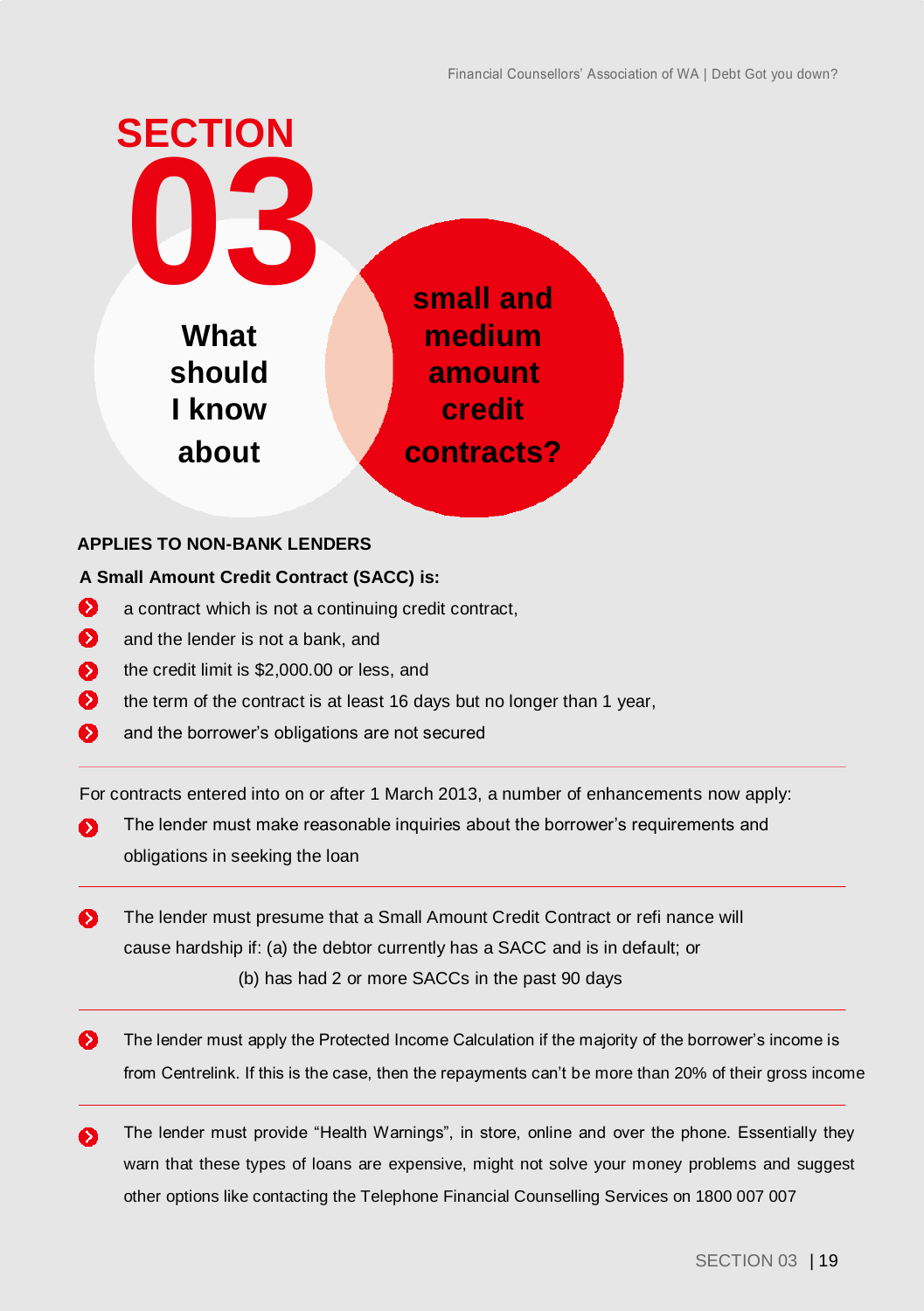### **Caps on the cost of credit**

*(Only applies to contracts entered into on or after 1 July 2013)*

- $\sum$  The most a lender can charge for this loan is an establishment fee of 20% of the amount loaned plus a monthly fee of 4% of the amount loaned
- No other interest, fees or charges are allowed, except default fees, government charges and enforcement expenses
- If a borrower defaults, the most the lender can recover is twice the amount loaned. For example, if you borrow \$300.00 and default, the most the lender can ever get out of you in fees and charges is \$600.00. This doesn't include enforcement expenses

#### **Medium Amount Credit Contracts**

A Medium Amount Credit Contract (MACC) is a credit contract under which, in general terms, the loan is from \$2001 to \$5000 and the term is 16 days to 2 years.

MACCs have a cap determined by an annual cost rate (interest plus fees and charges) which must not exceed 48 per cent, with the formula allowing for an additional \$400 fee to be charged. Other credit contracts (e.g. where the loan is for more than \$5000) have a cap where the annual cost rate must not exceed 48 per cent.

**These caps do not apply to Authorised Deposit Taking Institutes (ADIs) who are listed on the Australian Prudential Regulation Authority website. If you are experiencing financial hardship with these types of loans, speak with your lender. You could also contact a financial counsellor for assistance.**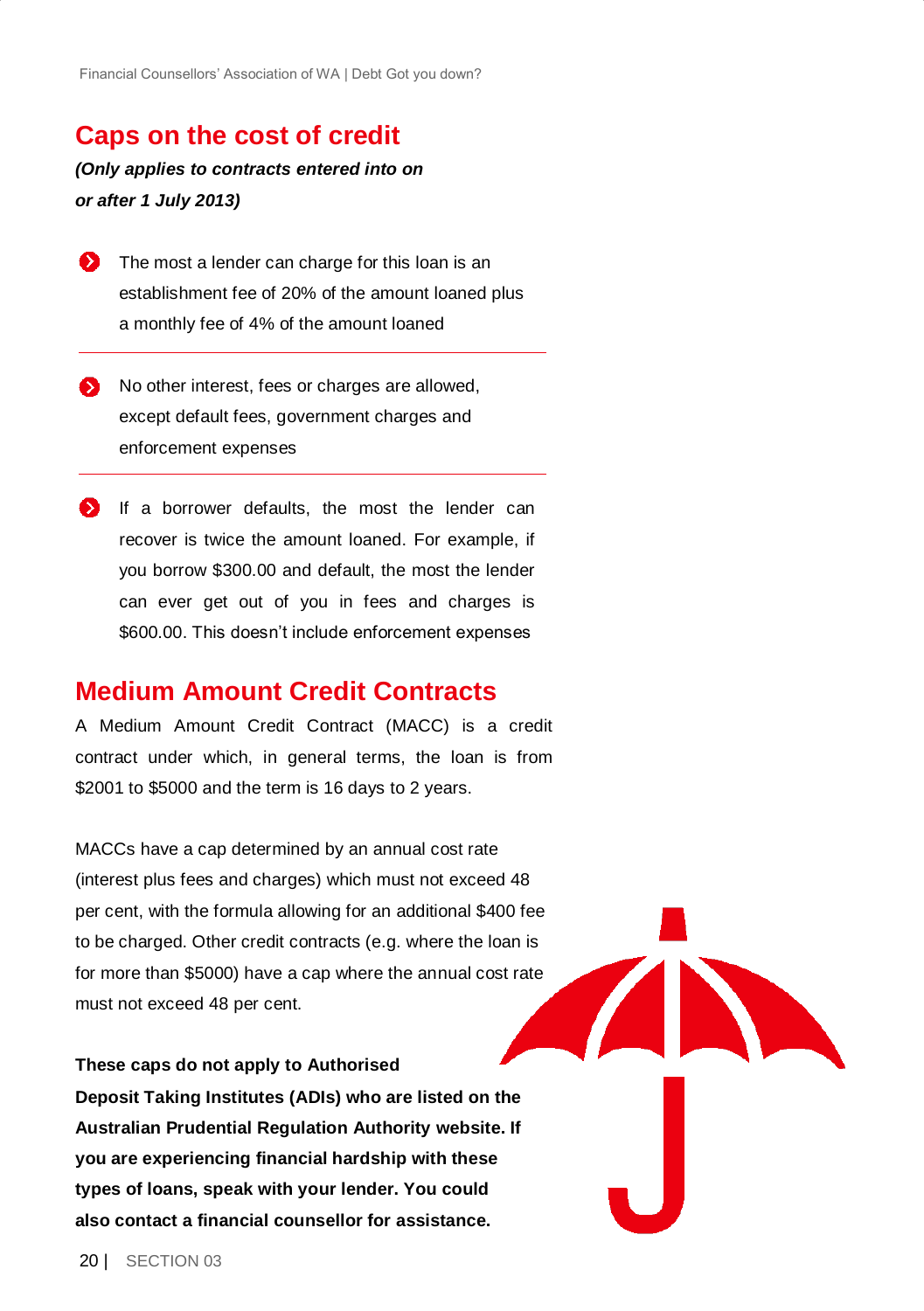## **SECTION**

**04**

Where can<br> **I** go to<br> **I** go to<br> **I** go to<br> **I** get help?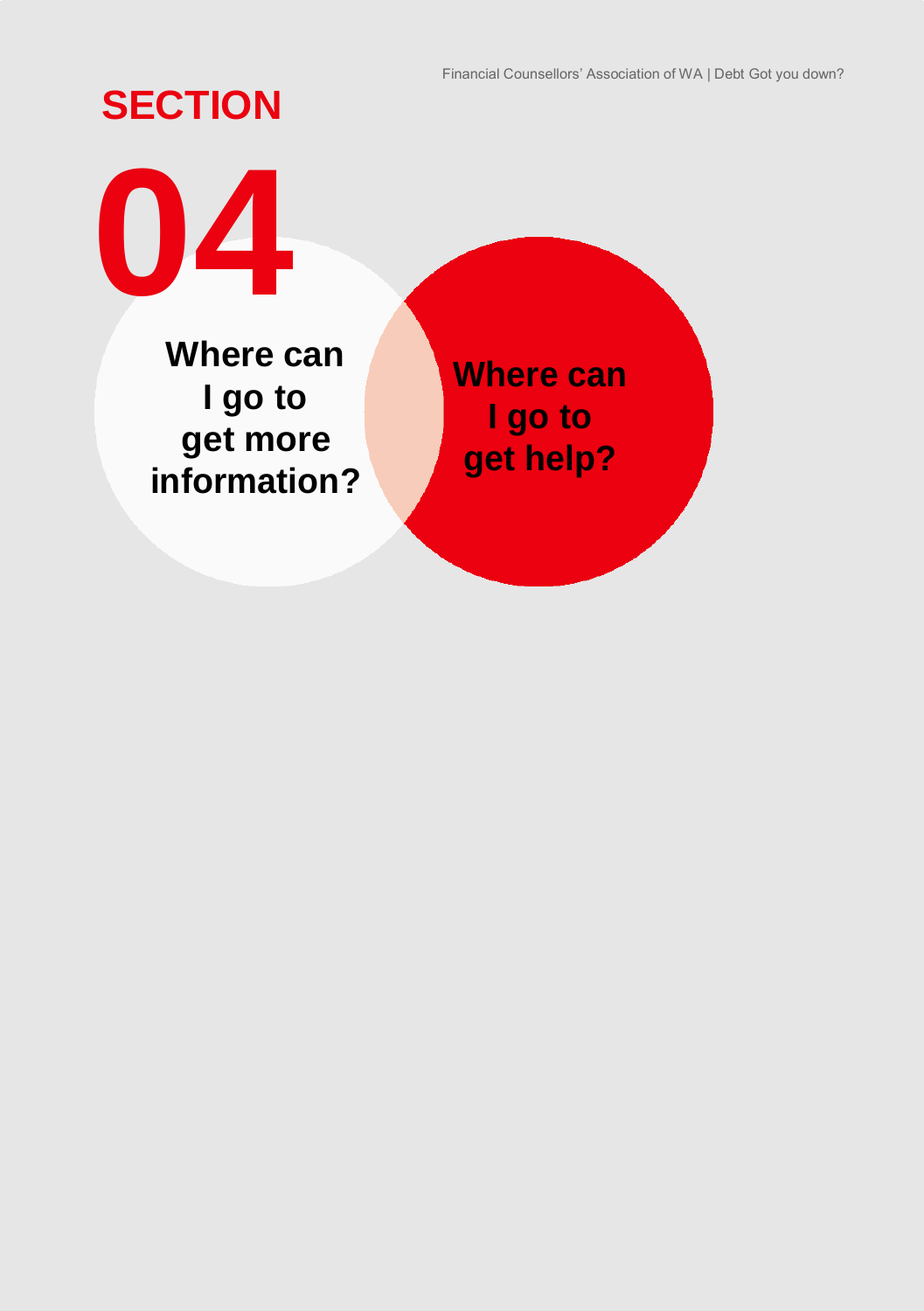For information on dealing with debts and lenders you could check out these websites:

#### **[http://www.ndh.org.au](http://www.ndh.org.au/)**

The National debt helpline is a not for profit service that helps people tackle their debt problems. The professional financial counsellors offer a free, independent and confidential financial counselling service

#### **MoneySmart**

MoneySmart is an initiative of the Australian Securities & Investments Commission. It offers you tips & tools to help you make the most of your money. **[www.moneysmart.gov.au](http://www.moneysmart.gov.au/)**

#### **Financial Counsellors**

Found throughout WA, financial counsellors can assist with credit and debt problems and may advocate on your behalf with lenders. To find your nearest free financial counsellor contact: **1800 007 007 [www.financialcounsellors.org](http://www.fcawa.org/)**

**Consumer Credit Legal Service WA** Provides phone information, and advice about credit issues. **Ph: (08) 9221 7066**

**[www.cclswa.org.au](http://www.cclswa.org.au/)**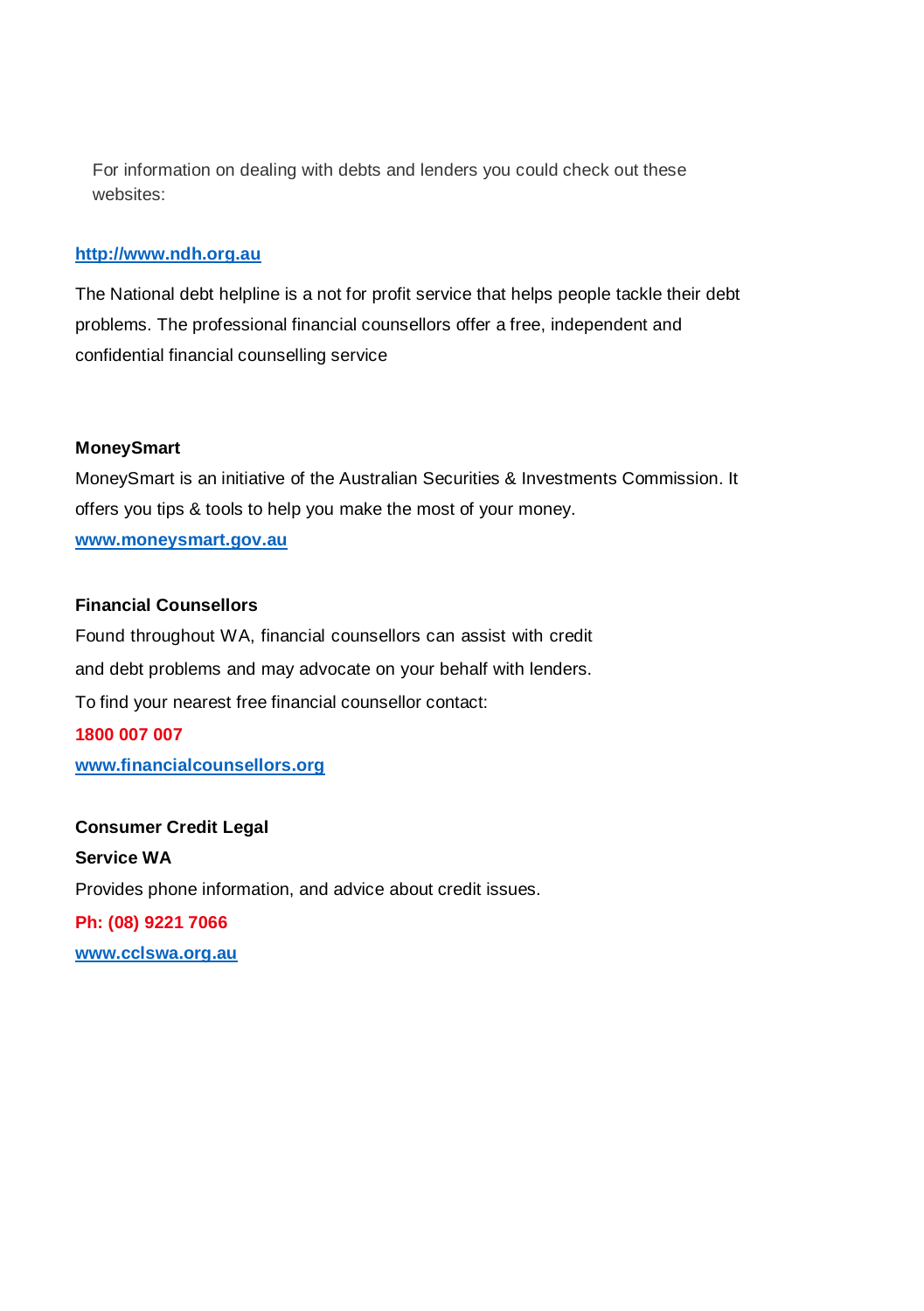#### SECTION 04 | 21

Financial Counsellors' Association of WA | Debt Got you down?

### **What about External Dispute Resolution?**

(AFCA) The Australian Financial complaints Authority is a free, fair and independent dispute resolution scheme. They consider complaints about financial products and services. AFCA's service is offered as an alternative to tribunals and courts to resolve complaints consumers and small business have with their financial firms/ lenders

They consider complaints about:

- credit, [finance](https://www.afca.org.au/public/redirect.jsp?id=5136) and loans
- [insurance](https://www.afca.org.au/public/redirect.jsp?id=5137)
- banking deposits and [payments](https://www.afca.org.au/public/redirect.jsp?id=5138)
- [investments](https://www.afca.org.au/public/redirect.jsp?id=5212) and financial advice
- [superannuation](https://www.afca.org.au/public/redirect.jsp?id=5213)

The role of AFCA is to assist consumers and small businesses to reach agreements with financial firms about how to resolve their complaints. AFCA is impartial and independent. They do not act for either party to advocate their position. If a complaint does not resolve between the parties, AFCA will decide an appropriate outcome.

Decisions that AFCA make can be binding on the financial firm involved in a complaint. AFCA can award compensation for losses suffered because of a financial firm's error or inappropriate conduct. There are other remedies provided for superannuation complaints. AFCA do not, however, award compensation to punish financial firms or impose fines.

#### **Courts**

You may incur further costs if you choose to take this action. You can take further action through:

- the Federal Court:
- the Federal Circuit Court; and
- Superior courts and lower courts of a State or Territory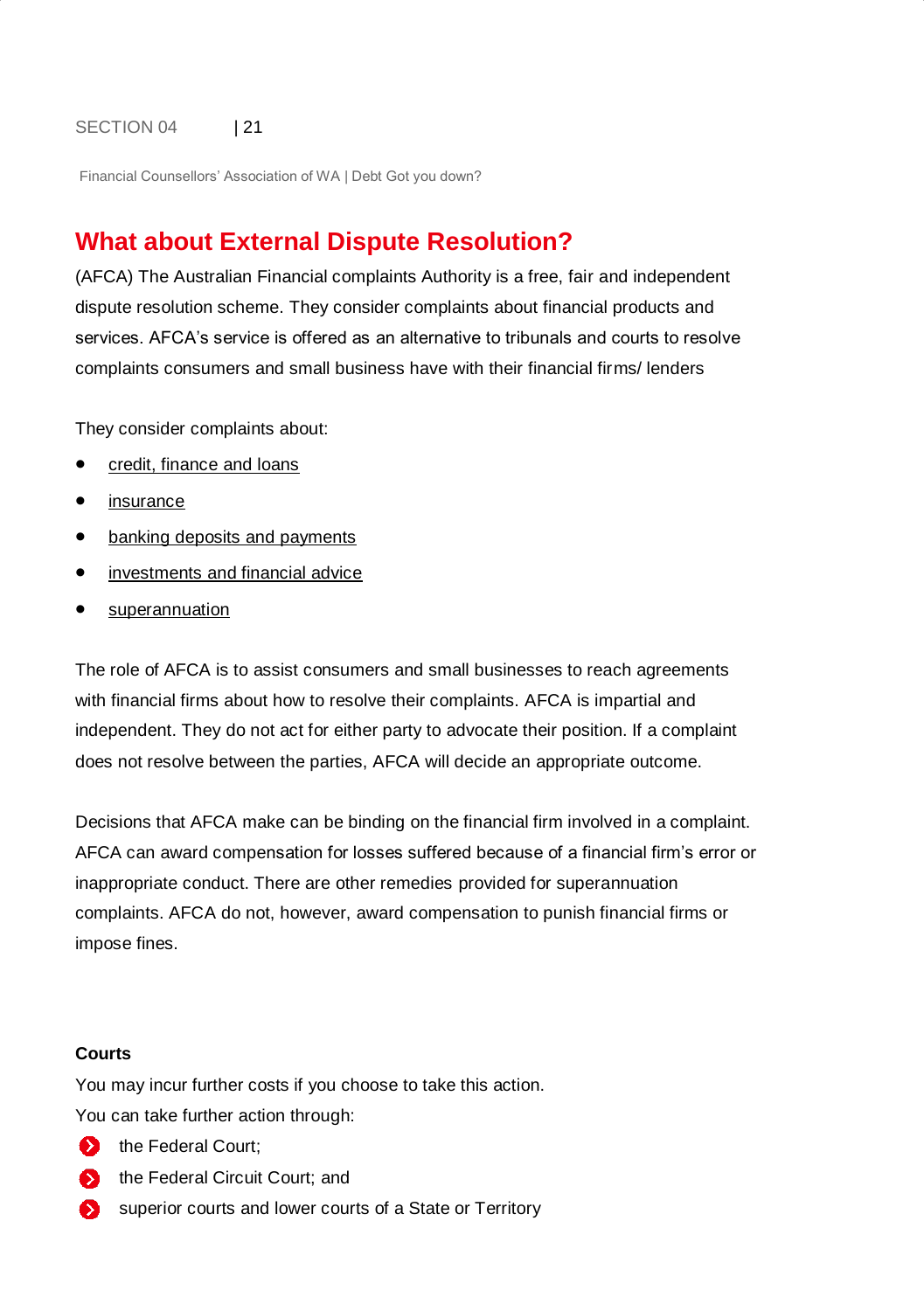### **Income and Expenditure Statement**

#### **Fortnightly Income**

| Wages/Salary                        | \$                      | Hairdresser             | \$              |
|-------------------------------------|-------------------------|-------------------------|-----------------|
| Social Security                     | $\overline{\$}$         | Vet bills/Dog wash      | \$              |
| Parenting Allowance                 | $\overline{\$}$         | Rent of household goods | $\overline{\$}$ |
| <b>Family Payment</b>               | \$                      | <b>Child Support</b>    | $\overline{\$}$ |
| <b>Child Support</b>                | \$                      | Internet costs          | $\overline{\$}$ |
| Austudy                             | $\overline{\$}$         | Holidays                | $\overline{\$}$ |
| Board                               | \$                      | Clothing                | \$              |
| Other                               | $\overline{\mathbf{s}}$ |                         |                 |
|                                     |                         | <b>SUBTOTAL</b>         | \$              |
| <b>SUBTOTAL</b>                     | \$                      |                         |                 |
|                                     |                         | Food                    | \$              |
| <b>Forghtnighly Living Expenses</b> |                         | Take-away/Eating out    | $\overline{\$}$ |
| Mortgage/Rent                       | \$                      | Petrol/Parking          | \$              |
| Water account                       | \$                      | Bus/Taxi fares          | $\overline{\$}$ |
| Council rates                       | \$                      | Entertainment/Foxtel    | $\overline{\$}$ |
| Rates                               | \$                      | Sports                  | $\overline{\$}$ |
| Electricity                         | $\overline{\$}$         | Alcohol/Cigarettes      | $\overline{\$}$ |
| Gas                                 | \$                      | Day care                | $\overline{\$}$ |
| Telephone                           | $\overline{\$}$         | <b>Bank fees</b>        | $\overline{\$}$ |
| - Landline                          | $\overline{\$}$         | Computer consumables    | \$              |
| - Mobile                            | $\overline{\$}$         |                         |                 |
| Home maintenance                    | \$                      | <b>SUBTOTAL</b>         | \$              |
| Mowing/gardening                    | \$                      |                         |                 |
| - Personal                          | \$                      | Creditors               | \$              |
|                                     | \$                      |                         | $\overline{\$}$ |
|                                     | \$                      |                         | $\overline{\$}$ |
| - Car insurance                     | \$                      |                         | \$              |
| - Home/Contents                     | $\overline{\$}$         |                         | $\overline{\$}$ |
| Super                               | \$                      |                         | $\overline{\$}$ |
| Ambulance costs                     | \$                      |                         | $\overline{\$}$ |
| Chemist                             | $\overline{\$}$         |                         | $\overline{\$}$ |
| Dentist                             | \$                      |                         |                 |
| Medical costs                       | $\overline{\$}$         | <b>SUBTOTAL</b>         | \$              |
| Medical insurance                   | $\overline{\$}$         |                         |                 |
| Registration                        | \$                      | Total income            | \$              |
| Vehicle maintenance                 | \$                      | <b>Total expenses</b>   | \$              |
| Drivers licence/RAC                 | $\overline{\$}$         |                         |                 |
| Gifts                               | $\overline{\$}$         | <b>Difference</b>       |                 |
| <b>Education costs</b>              | $\overline{\$}$         | (Income - Expenses)     | \$              |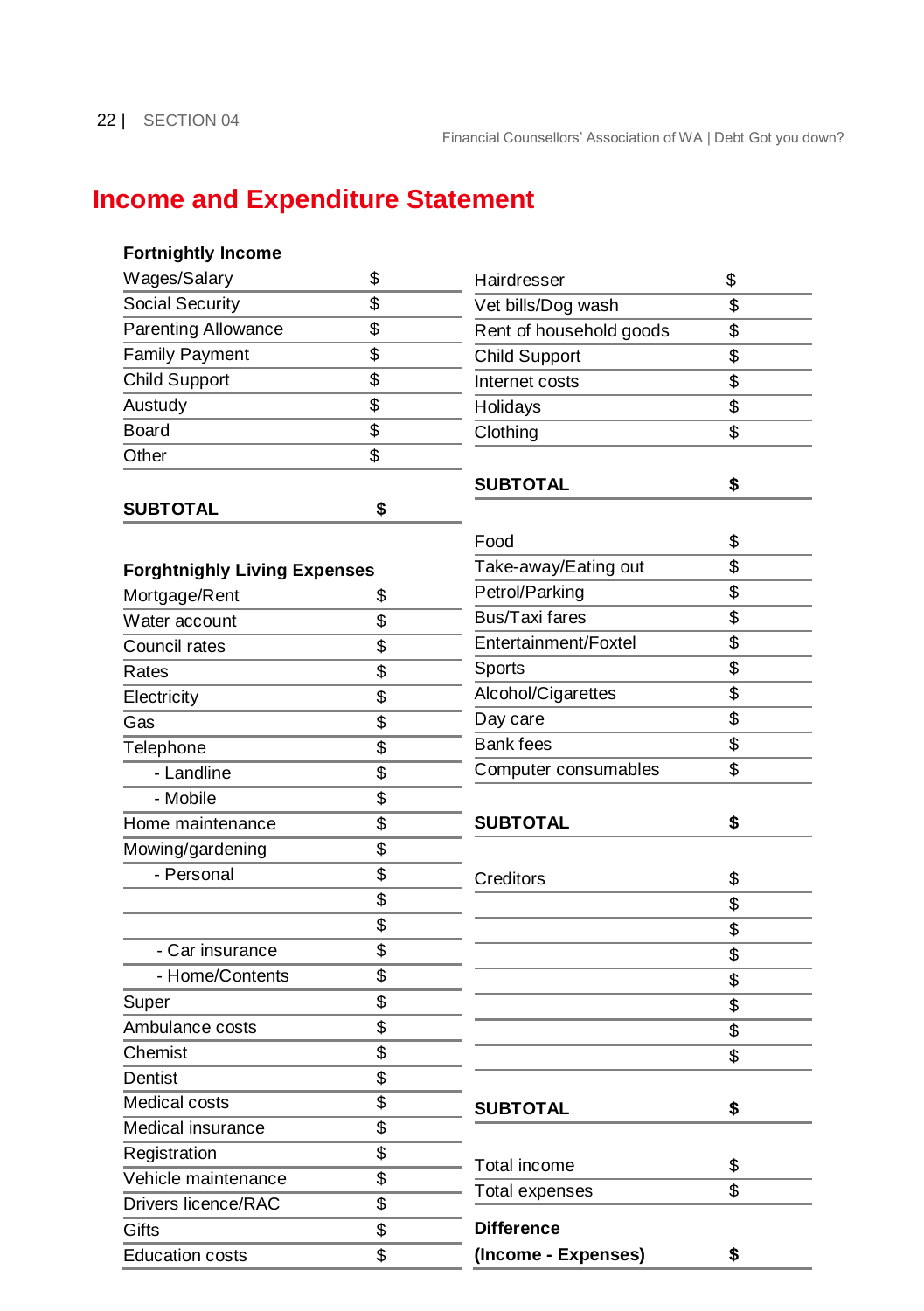SECTION 04 | 23